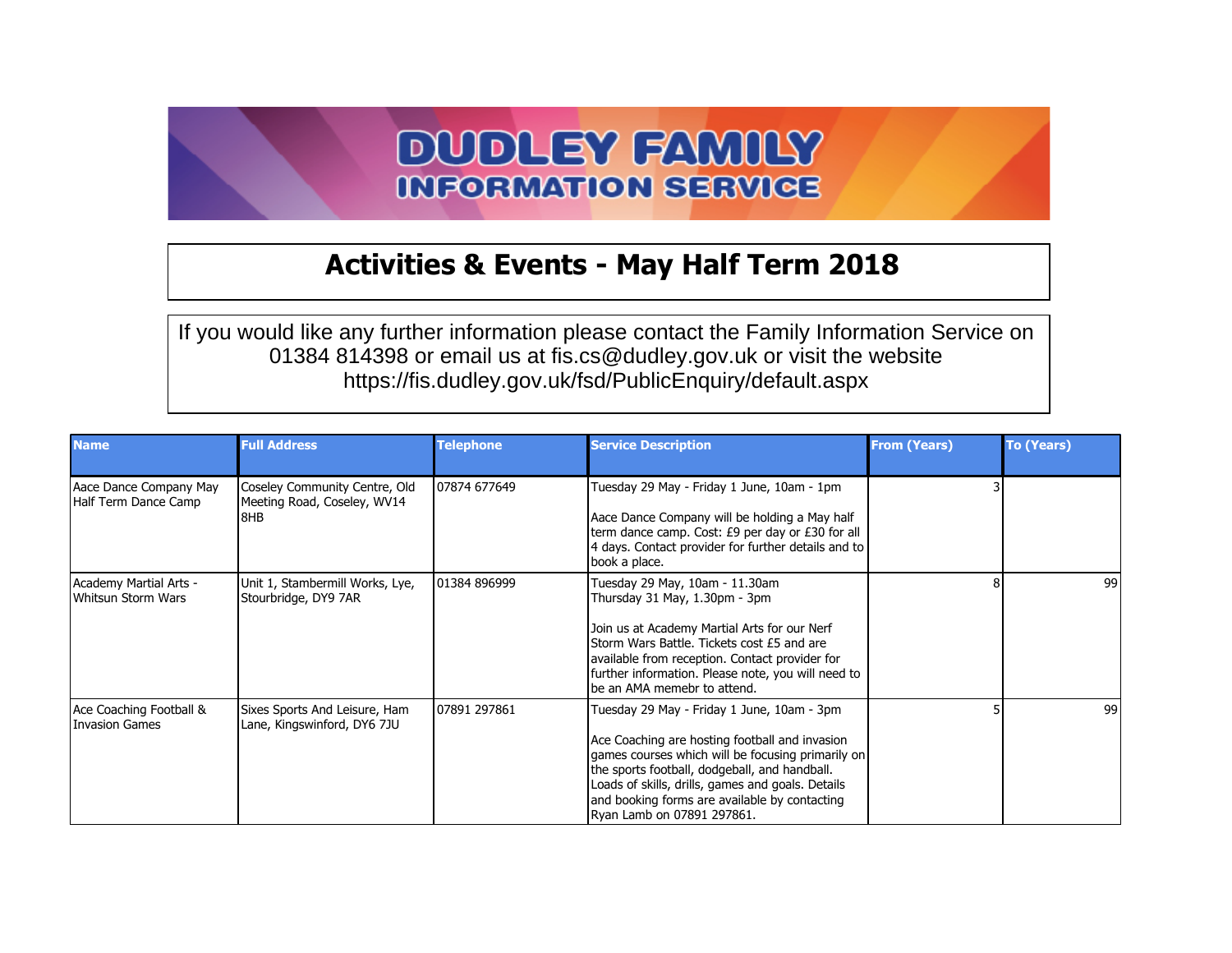| <b>Name</b>                               | <b>Full Address</b>                                                                                         | <b>Telephone</b> | <b>Service Description</b>                                                                                                                                                                                                                                                                                                                                                                                                                                                                                                                                                                                                                           | <b>From (Years)</b> | To (Years) |
|-------------------------------------------|-------------------------------------------------------------------------------------------------------------|------------------|------------------------------------------------------------------------------------------------------------------------------------------------------------------------------------------------------------------------------------------------------------------------------------------------------------------------------------------------------------------------------------------------------------------------------------------------------------------------------------------------------------------------------------------------------------------------------------------------------------------------------------------------------|---------------------|------------|
| Princess Trail                            | Arley Arboretum - Dragon & Arley Arboretum, Frenchmans<br>Street, Arley, Bewdley, DY12 1SQ                  | 01299 861368     | Saturday 26 May- Sunday 3 June<br>This May Half Term we are going all Medieval at<br>Arley Arboretum with our Dragons & Princesses<br>trail and outdoor theatre production of The<br>Reluctant Dragon. Even our maze is getting in on<br>the act with a medieval castle makeover - will<br>you conquer the journey to the centre and enjoy<br>the view from the castle turrets?Dragons &<br>Princess Trail costs £2.50 for children and £5.50<br>for adults. Contact provider for further<br>information and to book your place.                                                                                                                     | $\Omega$            | 99         |
| Arley Arboretum - The<br>Reluctant Dragon | Arley Arboretum, Frenchmans<br>Street, Arley, Bewdley, DY12 1SQ                                             | 01299 861368     | Saturday 2 June, 2pm<br>Purchase tickets to watch Quantum Theatre's<br>enchanting adaptation of Kenneth Grahames, The<br>Reluctant Dragon. This touching, sweet and<br>funny tale of bravery and friendship will be<br>performed outside in the relaxed settings of the<br>walled garden with in the Arboretum. Bring<br>along your blankets and picnic, find a spot on the<br>grass and enjoy this show with the whole family<br>whilst you eat. Gates to the walled garden will<br>open at 12pm and the performance will start at<br>2pm. Costs: Adults: £12, Children: £8. Contact<br>provider for further information and to book your<br>place. | $\Omega$            | 99         |
| Support Group                             | Autism West Midlands - Dads Autism West Midlands, Regent<br>Court, Edgbaston, Birmingham,<br><b>B15 1NU</b> | 07881 109496     | Thursday 31 May, 7pm - 9pm<br>Come along to our Dads group. Learn more<br>about autism, discuss ideas and strategies to help<br>manage behaviour & meet other dads who have<br>children with autism. Dads need to register for<br>the group and once registered can attend as and<br>when they like. Contact for further information or<br>to book.                                                                                                                                                                                                                                                                                                  | 16                  | 99         |
| Siblings Workshop                         | Autism West Midlands - Teen Autism West Midlands, Regent<br>Court, Edgbaston, Birmingham,<br><b>B15 1NU</b> | 07881 109496     | Thursday 31 May, 10.30am - 1pm<br>Teen Siblings Workshop for older siblings of<br>children with autism Aims of the group are to<br>meet other teens who understand what it is like<br>to have a brother/ sister with autism. To gain a<br>better understanding of autism. To understand<br>and feel positive about their role within the<br>family. To increase siblings' confidence. Suitable<br>for children aged $12 - 17$ . Places are limited and<br>are allocated on a first come first served basis -<br>lunch is not provided. Contact provider for further<br>information and to book a place.                                              | 12                  | 17         |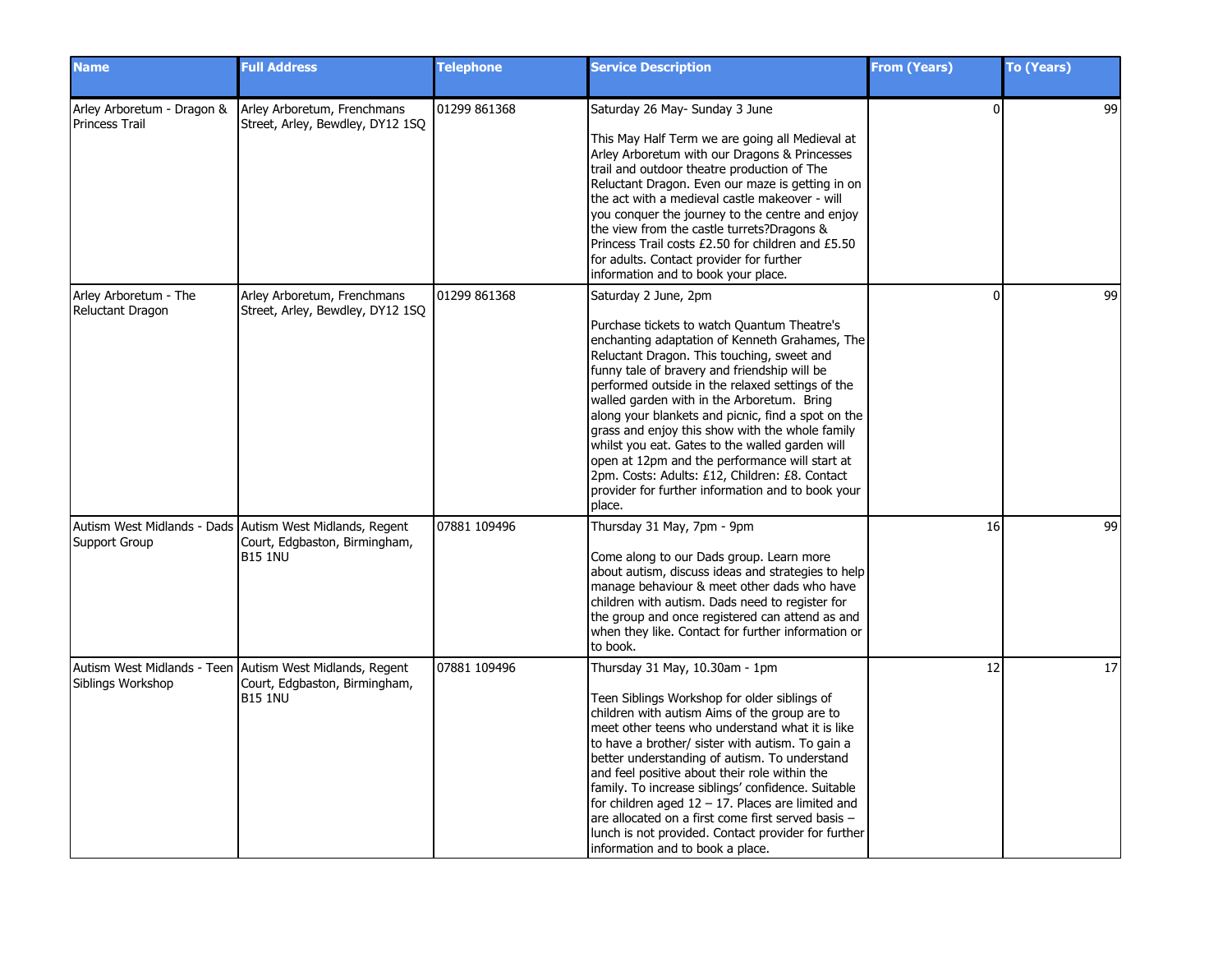| <b>Name</b>                                    | <b>Full Address</b>                                                                                     | <b>Telephone</b> | <b>Service Description</b>                                                                                                                                                                                                                                                                                                                                                                                                                                                                                                                                                                                                  | <b>From (Years)</b> | <b>To (Years)</b> |
|------------------------------------------------|---------------------------------------------------------------------------------------------------------|------------------|-----------------------------------------------------------------------------------------------------------------------------------------------------------------------------------------------------------------------------------------------------------------------------------------------------------------------------------------------------------------------------------------------------------------------------------------------------------------------------------------------------------------------------------------------------------------------------------------------------------------------------|---------------------|-------------------|
| <b>Aww Wrestling</b>                           | Halesowen Cornbow Hall, 10<br>Hagley Street, Halesowen, B63<br>3AS                                      | 0844 884 2920    | Saturday 2 June, doors open at 6pm. Belltime<br>6.30pm<br>AWW Wrestling returns to the Cornbow Hall,<br>Halesowen for another action packed evening of<br>professional wrestling. Fun for the whole family.<br>Please see the website for further details or to<br>book tickets.                                                                                                                                                                                                                                                                                                                                            | $\Omega$            | 99                |
| Baggeridge Country Park -<br>Miniature Railway | Baggeridge Country Park, Fir<br>Street, Gospel End, Dudley, DY3<br>4HB                                  | 01902 882605     | Sunday 27 & Monday 28 May, 1pm - 5pm<br>Miniature Railway running at Baggeridge Country<br>Park whether permitting. Contact provider for<br>further details.                                                                                                                                                                                                                                                                                                                                                                                                                                                                | $\Omega$            | 99                |
| Bethel Chapel Holiday Club                     | Bethel Chapel, Hill Street, Lye,<br>Stourbridge, DY9 8TL                                                | 01384 892137     | Thursday 31 May, 10am - 12pm<br>Bethel Chapel will be holding a Holiday Club.<br>They will be playing Skittles and other games.<br>Cost: £3 per child. Contact provider for further<br>details and to book a place.                                                                                                                                                                                                                                                                                                                                                                                                         |                     | 11                |
| <b>Term Activities</b>                         | Bewdley Museum - May Half   Bewdley Museum Bewdley Town<br>Hall, 12 Load Street, Bewdley,<br>DY12 2AE   | 0845 603 5699    | Monday 28 May - Friday 1 June, 11am - 3.30pm<br>There will be May Half Term craft activities every<br>weekday throughout the school holidays.<br>Activities cost £4 per child and take place in the<br>museum saw yard. Children must be supervised<br>by an adult. Contact provider for further details                                                                                                                                                                                                                                                                                                                    | $\Omega$            | 99                |
| Birmingham Museum & Art<br>& Badges            | City Museum And Art Gallery,<br>Gallery - Amazing Dino Mask   Chamberlain Square, Birmingham,<br>B3 3DH | 0121 348 8038    | Monday 28 May - Friday 1 June, drop in between<br>10.30am - 12.30pm & 1.30pm - 3.30pm<br>Get creative and crafty this half term and create<br>your own memento of your museum visit! Make<br>your own badge with your own unique design,<br>using Dippy the dinosaur as your inspiration!<br>Make your own Dinosaur Mask using your<br>imagination! You can be an enormous meat-<br>eating dinosaur like the T-Rex or a gentle<br>vegetarian triceratops. Take your pick! Try one<br>craft or both! Stay for as little or as long as you<br>like. Suitable for all family visitors. Costs; £1 per<br>badge and £1 per mask. | ŋ                   | 99                |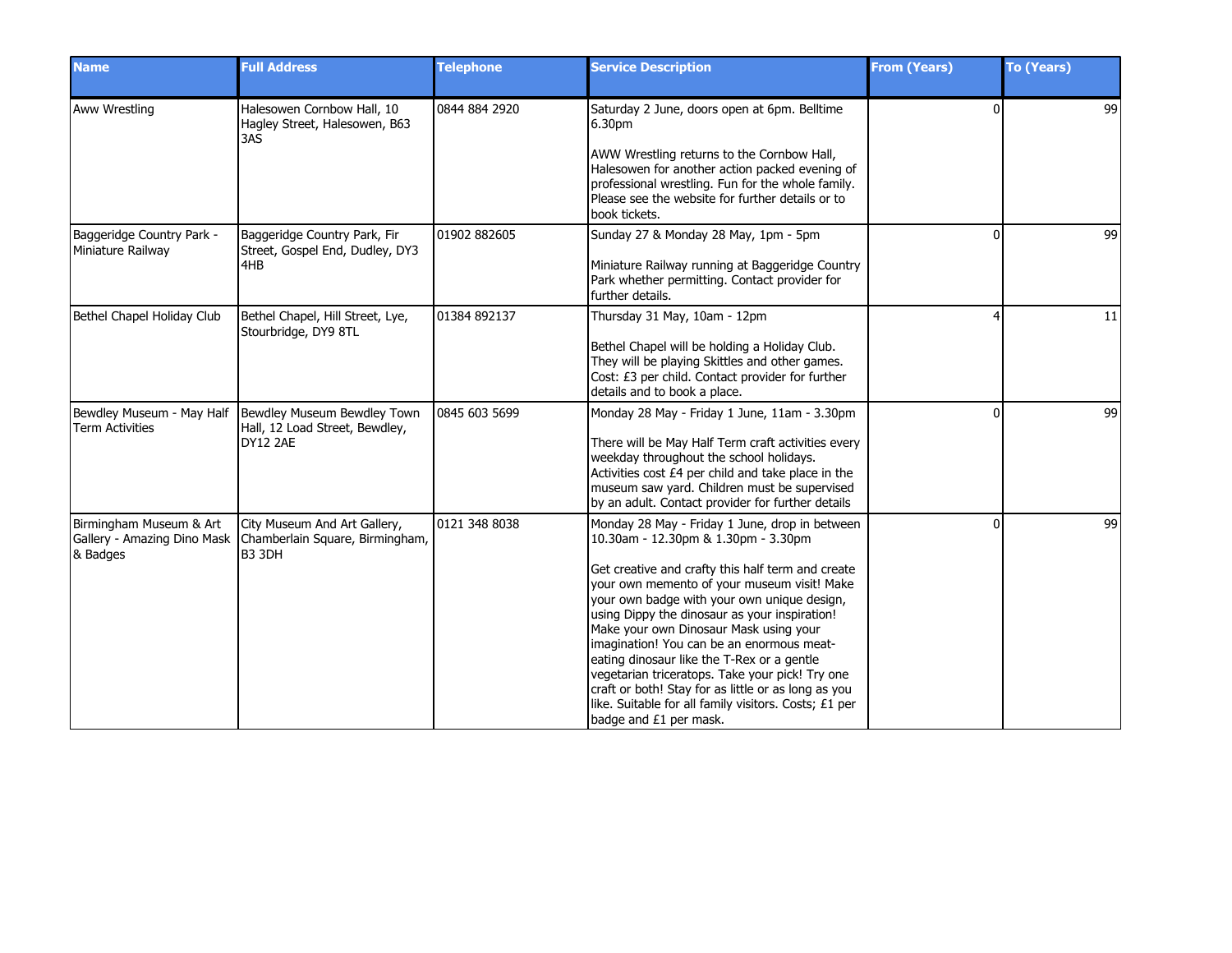| <b>Name</b>                                                                       | <b>Full Address</b>                                                                                  | <b>Telephone</b> | <b>Service Description</b>                                                                                                                                                                                                                                                                                                                                                                                                                                                                                                                                                                                                                           | <b>From (Years)</b> | <b>To (Years)</b> |
|-----------------------------------------------------------------------------------|------------------------------------------------------------------------------------------------------|------------------|------------------------------------------------------------------------------------------------------------------------------------------------------------------------------------------------------------------------------------------------------------------------------------------------------------------------------------------------------------------------------------------------------------------------------------------------------------------------------------------------------------------------------------------------------------------------------------------------------------------------------------------------------|---------------------|-------------------|
| Birmingham Museum & Art<br>Gallery - Dippy The Dinosaur<br><b>Fabric Painting</b> | City Museum And Art Gallery,<br>Chamberlain Square, Birmingham,<br>B3 3DH                            | 0121 348 8038    | Tuesday 29 & Thursday 31 May, 10.30am -<br>12.30pm & 1.30pm - 3.30pm<br>Make an amazing dinosaur artwork with artist<br>Karoline Rerrie. Customize your own Dippy the<br>dinosaur design with bright coloured fabric inks.<br>Will your dinosaur be spotty, scaled, rainbow<br>striped or even feathery? Aprons will be provided<br>but it is a good idea to wear old clothes as fabric<br>inks can stain. For all ages but younger children<br>will need more support from accompanying<br>adults. Costs: £2 per child.                                                                                                                             | $\Omega$            | 99                |
| Gallery - Fantastic Fossils                                                       | Birmingham Museum And Art City Museum And Art Gallery,<br>Chamberlain Square, Birmingham,<br>IB3 3DH | 0121 348 8038    | Monday 28 May - Friday 1 June, drop in between<br>10.30am - 12.30pm & 1.30pm - 3.30pm<br>Take a closer look at, and even hold, some<br>fantastic fossils and find out more about<br>Prehistoric life! This activity is led by our friendly<br>team of volunteers. Object handling is a great<br>chance for families to get hands on in the<br>galleries - visitors of all ages are very welcome!                                                                                                                                                                                                                                                     | $\Omega$            | 99                |
| Gallery - Little Dinos Messy<br>Play                                              | Birmingham Museum And Art City Museum And Art Gallery,<br>Chamberlain Square, Birmingham,<br>B3 3DH  | 0121 348 8038    | Wednesday 30 May, 10.30am - 12pm & 1.30pm -<br>3pm<br>Sensory, messy play and fun with colours,<br>textures and of course lots of dinosaurs! Our<br>summer under 3's stay and play session are<br>inspired by Dippy the dinosaur visiting<br>Birmingham! Explore a variety of colours,<br>textures and sounds with our different colour<br>themed toys, resources and activities all themed<br>around dinosaurs! Designed for ages 12 months<br>to 3 years. The session is set up for babies and<br>toddlers to interact and play with a parent or<br>caregiver but our friendly learning staff will be on<br>hand to welcome our youngest visitors. |                     |                   |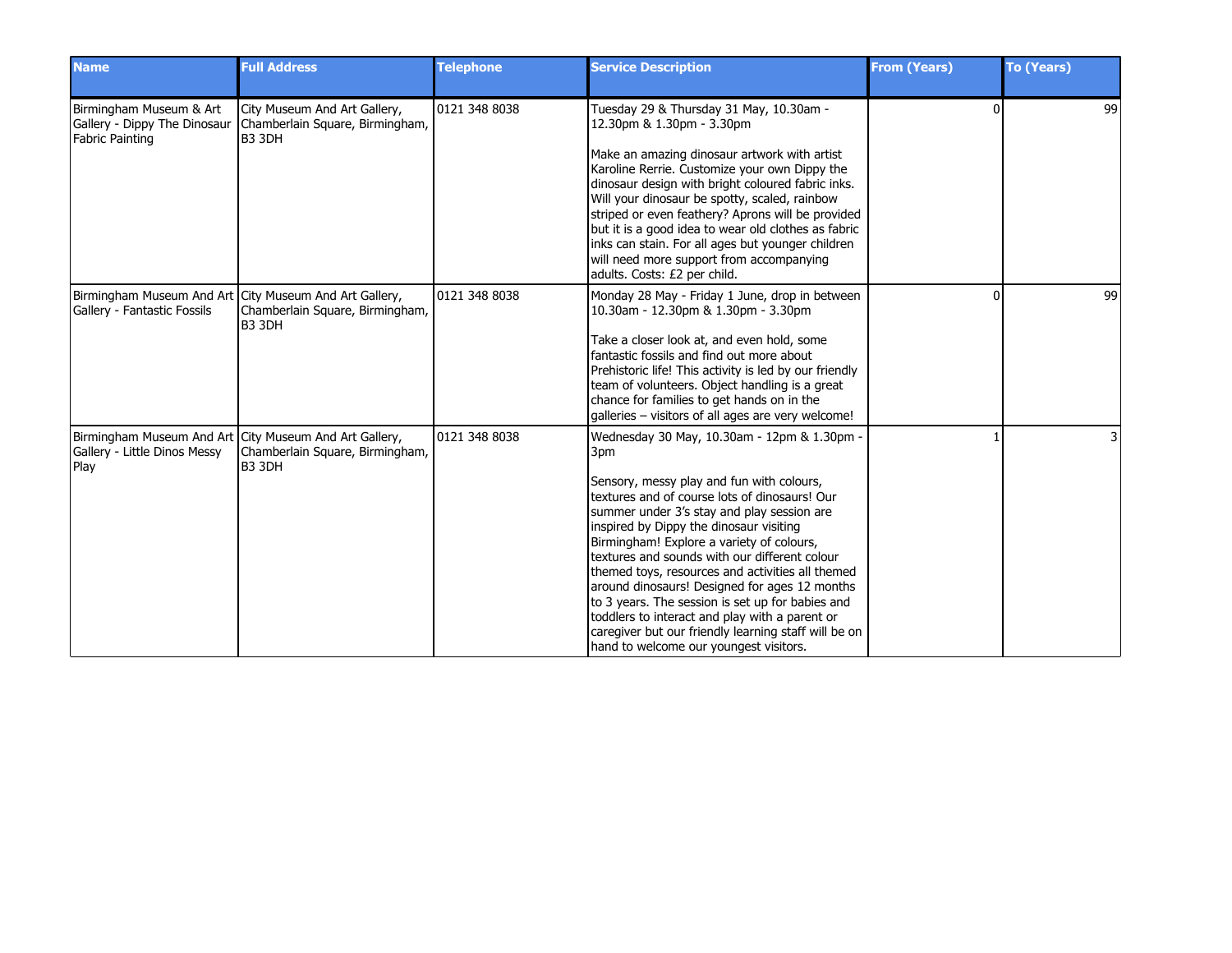| <b>Name</b>                              | <b>Full Address</b>                                                                                  | <b>Telephone</b> | <b>Service Description</b>                                                                                                                                                                                                                                                                                                                                                              | <b>From (Years)</b> | <b>To (Years)</b> |
|------------------------------------------|------------------------------------------------------------------------------------------------------|------------------|-----------------------------------------------------------------------------------------------------------------------------------------------------------------------------------------------------------------------------------------------------------------------------------------------------------------------------------------------------------------------------------------|---------------------|-------------------|
| Gallery - The Captain<br>Cretaceous Show | Birmingham Museum And Art City Museum And Art Gallery,<br>Chamberlain Square, Birmingham,<br>IB3 3DH | 0121 348 8038    | Friday 1 June. Shows at 11am & 2pm<br>Meet our resident dinosaur explorer Captain<br>Cretaceous for family fun, games and your<br>chance to hold a real fossil! Join us for a fun.<br>interactive family session where we combine<br>handling artefacts, playing games and drawing.<br>Are you brave enough to hold real dinosaur poo?<br>Now's your chance! Learn more about Dippy the |                     | 99                |
|                                          |                                                                                                      |                  | Dinosaur and make it the star for your drawing in<br>our interactive storytelling session – we tell you a<br>story, you draw it on the floor! To finish we will<br>play a sensory sound game turning you into a<br>dinosaur! Shows last around one hour. Designed<br>for children aged 5 and above but all families are<br>welcome. The event is free but donations are                 |                     |                   |
|                                          |                                                                                                      |                  | I welcome.                                                                                                                                                                                                                                                                                                                                                                              |                     |                   |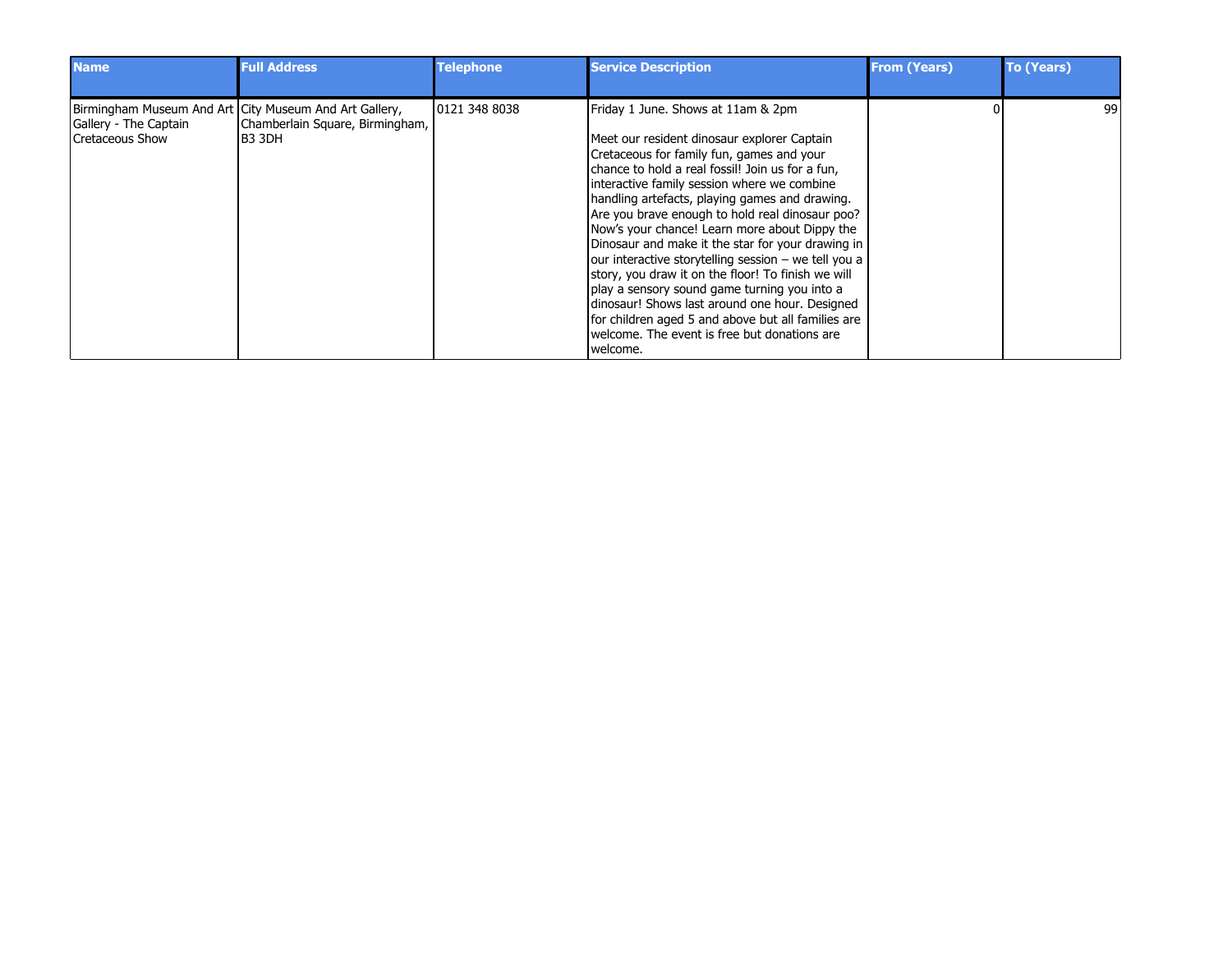| <b>Name</b>                                                         | <b>Full Address</b>                                          | <b>Telephone</b> | <b>Service Description</b>                                                                                                                                                                                                                                                                                                                                                                                                                                                                                                                                                                                                                                                                                                                                                                                                                                                                                                                                                                                                                                                                                                                                                                                                                                                                                                                                                                                                                                                                                                                                                                                                                                                                                                                                                                                                                                                              | <b>From (Years)</b> | <b>To (Years)</b> |
|---------------------------------------------------------------------|--------------------------------------------------------------|------------------|-----------------------------------------------------------------------------------------------------------------------------------------------------------------------------------------------------------------------------------------------------------------------------------------------------------------------------------------------------------------------------------------------------------------------------------------------------------------------------------------------------------------------------------------------------------------------------------------------------------------------------------------------------------------------------------------------------------------------------------------------------------------------------------------------------------------------------------------------------------------------------------------------------------------------------------------------------------------------------------------------------------------------------------------------------------------------------------------------------------------------------------------------------------------------------------------------------------------------------------------------------------------------------------------------------------------------------------------------------------------------------------------------------------------------------------------------------------------------------------------------------------------------------------------------------------------------------------------------------------------------------------------------------------------------------------------------------------------------------------------------------------------------------------------------------------------------------------------------------------------------------------------|---------------------|-------------------|
| Black Country Museum -<br>Made In The Black Country                 | Black Country Living Museum,<br>Tipton Road, Dudley, DY1 4SQ | 0121 557 9643    | Saturday 26 May - Sunday 3 June, 10am - 5pm<br>Cars, anchors, locks, door knockers - Black<br>Country folk had a worldwide reputation for<br>making things! Come along and discover how<br>their manufacturing prowess put the region on<br>the map, and a have a laugh along the way this<br>half term. Explore 26 acres of shops, houses and<br>industrial areas as you take on the 'Where in the<br>World?' trail. From West Indies to New Zealand,<br>you'll discover just how far the Black Country-<br>made goods went. Those feeling up to the<br>challenge will be able to follow the footsteps of<br>the Black Country's legendary car manufacturers<br>and make their very own 'peg car' too. As you<br>explore the village, make sure to pop your head<br>into Gregory's General Store and grab a postcard<br>to post into the nearly 200 year old post-box -<br>this iconic design was manufactured right in the<br>heart of the Black Country! From faggots and<br>peas to Groaty pudding the Black Country folk<br>made some pretty hearty meals too, make sure<br>to speak to the costumed demonstrators who'll<br>be cooking up this traditional fayre in the houses.<br>Explore newly restored areas of the Museum<br>including the mighty Anchor Forge. Watch live<br>demonstrations of this once mighty instrument,<br>showing you how the Black Country produced<br>some of the largest metalwork the world had<br>known. Don't forget to head on over to the brand<br>new Racecourse Colliery and find out what life<br>was like above the mines in a brand new multi-<br>sensory experience. Meet brand new characters,<br>listen as the pit 'oss pulls the tub along the<br>tramway and watch as coal is transported up<br>from the dark depths of the mine. You'll see<br>where the Black Country knack for making things<br>all started - with a lump of coal! | $\Omega$            | 99                |
| Black Country Museum -<br>Young Archaeologists And<br>Curators Club | Black Country Living Museum,<br>Tipton Road, Dudley, DY1 4SQ | 0121 520 8054    | Wednesday 30 May, 12.30pm - 3pm<br>Take part in our free holiday club exploring the<br>past. Join us to undertake research, development<br>and practical activities inspired by our collections.<br>Are you aged 8-15? Excited about history and<br>keen to meet new friends and take part in fun<br>and hands-on activities? Then come and dig<br>deeper into your heritage - take part in a range<br>of themed activities, including research, object<br>handling, living history interpretation and<br>collections display. Costs: £2 per child, £1.50 for<br>siblings. Booking essential. Contact provider for<br>further details and to book your place.                                                                                                                                                                                                                                                                                                                                                                                                                                                                                                                                                                                                                                                                                                                                                                                                                                                                                                                                                                                                                                                                                                                                                                                                                           | 8                   | 15                |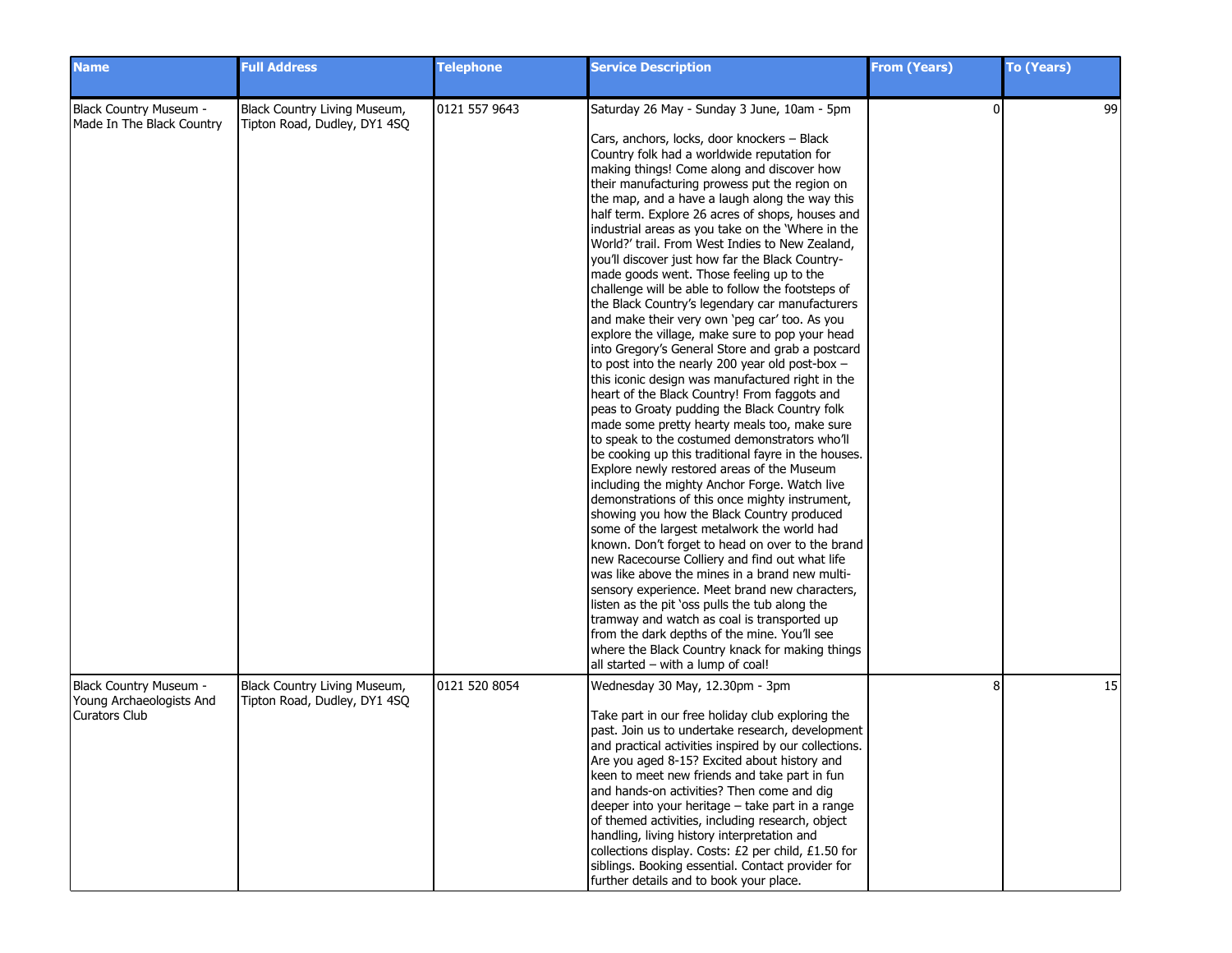| <b>Name</b>                                     | <b>Full Address</b>                                                           | <b>Telephone</b> | <b>Service Description</b>                                                                                                                                                                                                                                                                                                                                                                                                                                                                                                                     | <b>From (Years)</b> | To (Years) |
|-------------------------------------------------|-------------------------------------------------------------------------------|------------------|------------------------------------------------------------------------------------------------------------------------------------------------------------------------------------------------------------------------------------------------------------------------------------------------------------------------------------------------------------------------------------------------------------------------------------------------------------------------------------------------------------------------------------------------|---------------------|------------|
| Bonded Warehouse - Day<br>Trip To Kinver        | The Bonded Warehouse, Canal<br>Street, Amblecote, DY8 4LU                     | 01384 375912     | Monday 28 May, 10am - 5.30pm<br>7.5 hour return trip to the lovely historic village of<br>Kinver along the Stourbridge & Staffs & Worcs<br>Canal. Boat leaves The Bonded Warehouse at<br>10am and returns at approx 5.30pm with an hour<br>stop off at Kinver at lunchtime. Costs: Adults<br>£13, Senior Citizens & Children £12, Family ticket<br>£42. Contact provider for further information.                                                                                                                                              | $\Omega$            | 99         |
| Bonded Warehouse - Street<br>Food Affair        | The Bonded Warehouse, Canal<br>Street, Amblecote, DY8 4LU                     | 01384 395216     | Friday 1 June, 4pm - 9pm<br>Street Food Affair event is taking place at the<br>Bonded Warehouse in Canal Street Stourbridge.<br>At Street Food Affair, we aim to bring the<br>community together for a summer's evening of<br>delicious Street Food, Music and the Twilight Art,<br>Craft and Vintage Market. Contact provider for<br>further details.                                                                                                                                                                                         | $\Omega$            | 99         |
| Bounce 4 U Holiday Club                         | Brockmoor Primary School, Belle<br>Isle, Brockmoor, Brierley Hill, DY5<br>3UZ | 07824 166227     | Tuesday 29 & Wednesday 30 May, 8.45am -<br>3.15pm<br>Bounce 4 U Holiday Club at Brockmoor Primary<br>School. Cost just £12 per day (discount for<br>Brockmoor Primary kids) for kids aged 5-11 years<br>old, bring own packed lunch. Equipement used to<br>include bouncy castle, outdoor adventure area,<br>space hoppers, wii station, plenty of games,<br>karaoke, arts / crafts and more. Advance booking<br>require. Contact provider for further details and<br>to book a place.                                                         |                     | 11         |
| Brierley Hill Library - Make<br>An Elmer Mosaic | Brierley Hill Public Library, 122<br>High Street, Brierley Hill, DY5 3ET      | 01384 812874     | Tuesday 29 May, 2pm - 3pm<br>Come and enjoy making a Elmer mosiac at<br>Brierley Hill Library. Contact the library for further<br>details.                                                                                                                                                                                                                                                                                                                                                                                                     | <sup>0</sup>        | 99         |
| Cadbury World - The Sooty<br>Show               | Cadburys, Bournville Lane,<br>Birmingham, B30 2LU                             | 0844 880 7667    | Saturday 26 May - Sunday 3 June. Show times at<br>12 $pm$ , 1 $pm$ , 2 $pm$ , 3 $pm$ & 4 $pm$<br>Popular CITV personality, sooty returns to<br>Cadbury World during May Half Term for magic,<br>music and mayhem with a live entertainment<br>show. Taking place in the Cadbury World on-site<br>marquee, the exciting entertainment show will<br>see Sooty, Sweep and Soo try out Sooty's latest<br>inventions including the Super Sonic Sootamatic<br>in Sooty's Wacky Workshop. See the website for<br>further details and to book tickets. | $\Omega$            | 99         |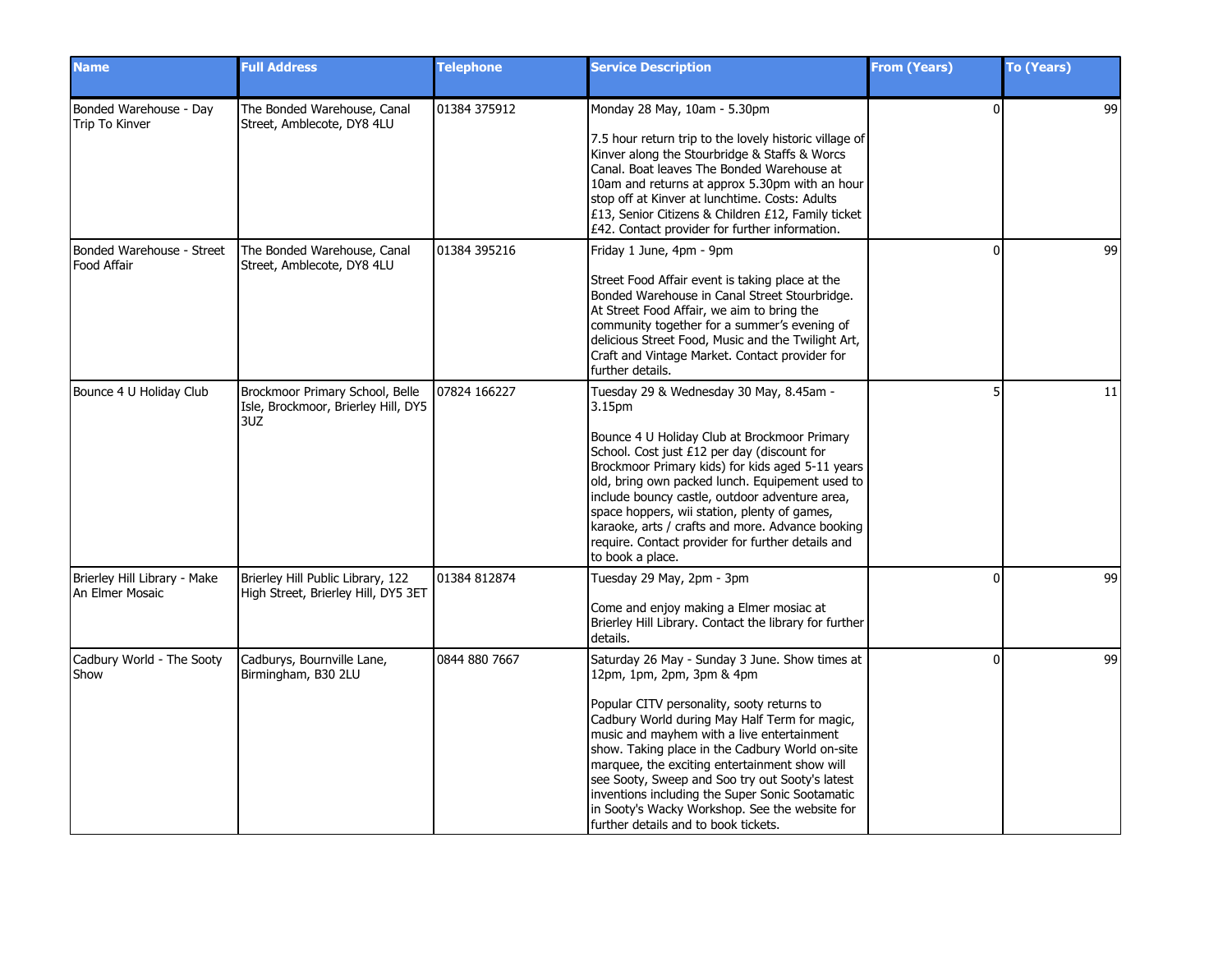| <b>Name</b>                                           | <b>Full Address</b>                                                                           | <b>Telephone</b> | <b>Service Description</b>                                                                                                                                                                                                                                                                                                                                                                                                                                                     | <b>From (Years)</b> | <b>To (Years)</b> |
|-------------------------------------------------------|-----------------------------------------------------------------------------------------------|------------------|--------------------------------------------------------------------------------------------------------------------------------------------------------------------------------------------------------------------------------------------------------------------------------------------------------------------------------------------------------------------------------------------------------------------------------------------------------------------------------|---------------------|-------------------|
| Clent Hills - Get Geocaching                          | Nimmings Car Park And Visitor<br>Centre, Hagley Wood Lane,<br>Hagley, Halesowen, B62 ONL      | 01562 712822     | Tuesday 29 & Wednesday 30 May, sessions every<br>15 minutes from 11am - 1pm<br>Have a go on the hi-tech treasure hunting craze.<br>Learn how to use our GPS units to find a series of<br>boxes that we have hidden around the Hills.<br>Suitable for children, but not ideal for pushchairs.<br>Dogs on leads are welcome. We meet at the<br>Nimmings Wood Café. Please come dressed for<br>the weather and wear sturdy footwear. Contact<br>provider for further information. | $\Omega$            | 99                |
| Clent Hills - Hidden Stories<br>Ramble                | Nimmings Car Park And Visitor<br>Centre, Hagley Wood Lane,<br>Hagley, Halesowen, B62 ONL      | 01562 712822     | Sunday 27 May, 10am - 1pm<br>Get out in the fresh air and enjoy a sociable 5<br>mile ramble through the stunning countryside of<br>the Clent Hills and surrounding area. As you walk<br>find out more about the history and folklore of<br>the hills. Please wear sturdy walking boots and<br>bring a bottle of water with you. We regret we<br>cannot take dogs on this walk. Cost: £2.50.<br>Contact provider for further information.                                       | $\Omega$            | 99                |
| - Holiday Club                                        | Cole Street Methodist Church Cole Street Methodist Church,<br>Cole Street, Netherton, DY2 9PA |                  | Tuesday 29 May, 1pm - 4pm<br>Cole Street Methodist Church Holiday Club is<br>suitable for children aged 3 - 18 years. Please<br>note that a charge of £1 per child / young<br>person. Contact provider for further details.                                                                                                                                                                                                                                                    |                     | 18                |
| Coseley Library - Elmer<br><b>Takeaway Activities</b> | Coseley Public Library, Castle<br>Street, Coseley, Bilston, WV14<br>9DW                       | 01384 812775     | Saturday 26 May - Saturday 2 June<br>Pop into Coseley Library from Saturday 26 May to<br>collect your Elmer activities. Please note, the<br>library is closed on Sundays                                                                                                                                                                                                                                                                                                       | $\Omega$            | 99                |
| Cradley Library - Ozobots<br>And Spheros              | Cradley Public Library, Colley<br>Lane, Cradley, Halesowen, B63<br>2TL                        | 01384 812885     | Thursday 31 May, 11am - 12pm<br>Ozobots and Spheros digital fun for kids at<br>Cradley Library. Contact the library for further<br>details.                                                                                                                                                                                                                                                                                                                                    | $\Omega$            | 99                |
| David Lloyd Holiday Active                            | David Lloyd Leisure, Pensnett<br>Road, Brockmoor, Brierley Hill,<br>DY5 3YP                   | 01384 344044     | Tuesday 29 May - Friday 1 June, 9am - 12pm<br>David Lloyd Holiday Active during May Half Term.<br>For more information and to book a place, call<br>01384 344044.                                                                                                                                                                                                                                                                                                              |                     | 11                |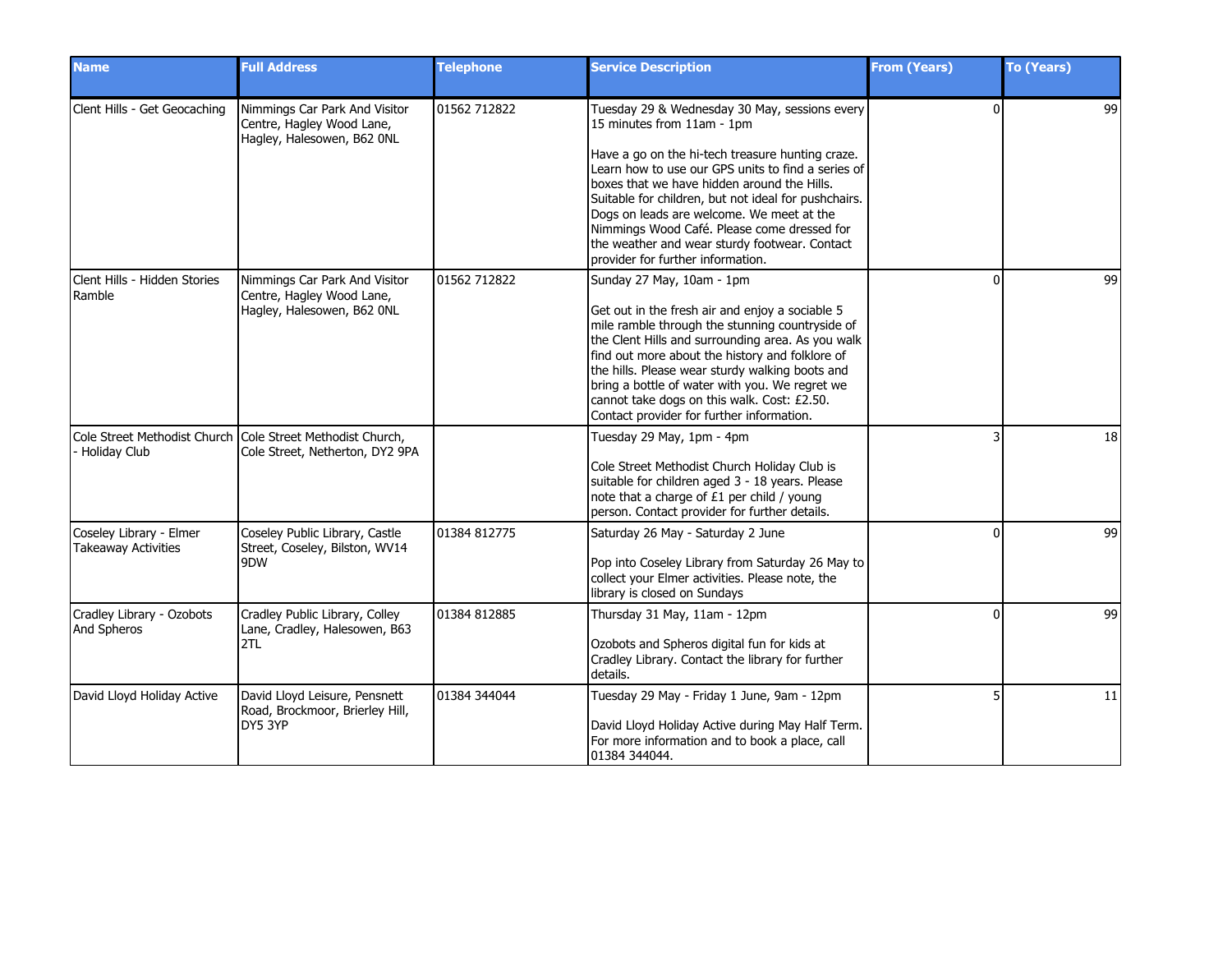| <b>Name</b>                                                       | <b>Full Address</b>                                                                           | <b>Telephone</b> | <b>Service Description</b>                                                                                                                                                                                                                                                                                                                                                                                                                                                                                                                                                                                                                                                                                                                                                                                                                                                                                                                                                                                    | <b>From (Years)</b> | <b>To (Years)</b> |
|-------------------------------------------------------------------|-----------------------------------------------------------------------------------------------|------------------|---------------------------------------------------------------------------------------------------------------------------------------------------------------------------------------------------------------------------------------------------------------------------------------------------------------------------------------------------------------------------------------------------------------------------------------------------------------------------------------------------------------------------------------------------------------------------------------------------------------------------------------------------------------------------------------------------------------------------------------------------------------------------------------------------------------------------------------------------------------------------------------------------------------------------------------------------------------------------------------------------------------|---------------------|-------------------|
| Dudley Canal Trust - 2 Hour<br><b>Tunnel Trips</b>                | Dudley Canal And Tunnel Trust<br>Todds End Field, 501 Birmingham<br>New Road, Dudley, DY1 4SB | 0121 557 6265    | Sunday 3 June, 10am<br>This tour gives you the opportunity to travel the<br>full length of the Dudley Tunnel. You'll get the<br>chance to experience the traditional art of<br>'legging', where boats were propelled through the<br>tunnels using leg power. It also includes a<br>comprehensive tour of the Limestone Mines and<br>Caverns. Costs: £14.50 for adults, £13.50 for<br>children (3-16 years), under 3's are free. Contact<br>provider for further information.                                                                                                                                                                                                                                                                                                                                                                                                                                                                                                                                  | $\Omega$            | 99                |
| Dudley Canal Trust - Little<br>Skippers - Bostin Black<br>Country | Dudley Canal And Tunnel Trust<br>Todds End Field, 501 Birmingham<br>New Road, Dudley, DY1 4SB | 0121 557 6265    | Wednesday 30 & Thursday 31 May, 10am<br>Our hugely popular school holiday activities and<br>boat trip are back for more family fun this half<br>term! Join us at Little Skippers for a 45 minute<br>boat trip followed by things to make and do. This<br>half term we've got a morning full of Black<br>Country themed activities for you! Make your<br>own Black Country skyline picture, contribute to<br>our chain of Black Country memories, try out a<br>Black Country industry for yourself and learn<br>what makes the Black Country such a bostin<br>place to be. Tickets are just £5 each and include<br>the boat trip as well as activities for children and<br>a hot drink from The Gongoozler for adults. The<br>boat departs at 10am - visitors are encouraged<br>to arrive by 9.50am to check-in before their trip.<br>If you're also bringing any babies who won't be<br>doing the activities please give us a call on 0121<br>557 6265 or email us at learning@dctt.org.uk to<br>let us know. | $\Omega$            | 99                |
| Dudley Library - Elmer<br>Takeaway Activities                     | Dudley Public Library, St James's<br>Road, Dudley, DY1 1HR                                    | 01384 815560     | Saturday 26 May - Sunday 3 June<br>Pop into Dudley library from Saturday 26 May to<br>collect your Elmer activities.                                                                                                                                                                                                                                                                                                                                                                                                                                                                                                                                                                                                                                                                                                                                                                                                                                                                                          | $\Omega$            | 99                |
| Dudley Library - Frog And<br>Ladybird Craft                       | Dudley Public Library, St James's<br>Road, Dudley, DY1 1HR                                    | 01384 815560     | Friday 1 June, 10.30am - 11.30am<br>Frog and Ladybird Craft Activity at Dudley<br>Library. Contact the library for further details.                                                                                                                                                                                                                                                                                                                                                                                                                                                                                                                                                                                                                                                                                                                                                                                                                                                                           | $\Omega$            | 99                |
| Dudley Museum @ The<br>Archives - Family Trail                    | The Archive And Local History<br>Centre, Tipton Road, Dudley, DY1<br>4SQ                      | 01384 815571     | Saturday 26 May - Saturday 2 June, 10am - 3pm<br>Simple and fun search around the venue<br>encouraging children to look for objects. Drop in<br>at anytime but allow at least 30 minutes for the<br>trail. Contact provider for further details. Please<br>note the museum is closed on Sunday.                                                                                                                                                                                                                                                                                                                                                                                                                                                                                                                                                                                                                                                                                                               |                     | 99                |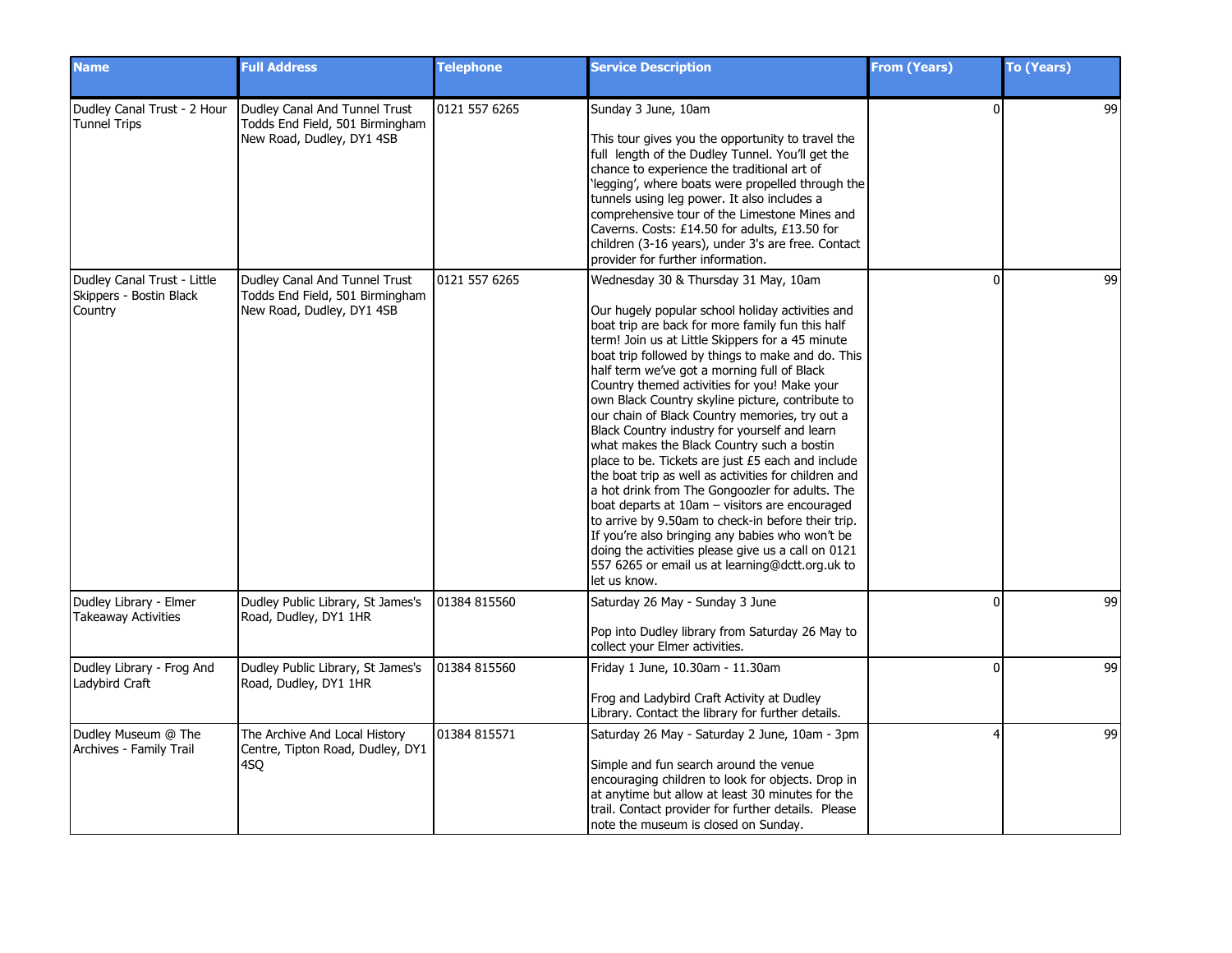| <b>Name</b>                                                   | <b>Full Address</b>                                                          | <b>Telephone</b> | <b>Service Description</b>                                                                                                                                                                                                                                                                                                                                                                                                                                                                                                                                                                                                                                                                                                                                                                                                     | <b>From (Years)</b> | To (Years) |
|---------------------------------------------------------------|------------------------------------------------------------------------------|------------------|--------------------------------------------------------------------------------------------------------------------------------------------------------------------------------------------------------------------------------------------------------------------------------------------------------------------------------------------------------------------------------------------------------------------------------------------------------------------------------------------------------------------------------------------------------------------------------------------------------------------------------------------------------------------------------------------------------------------------------------------------------------------------------------------------------------------------------|---------------------|------------|
| Dudley Museum @ The<br>Archives - Knights &<br>Princesses Day | The Archive And Local History<br>Centre, Tipton Road, Dudley, DY1<br>4SQ     | 01384 815571     | Friday 1 June, 10.30am - 3.30pm<br>Knights & Princesses Day at Dudley Museum @<br>The Archives. Cost: £3. Contact provider for<br>further details.                                                                                                                                                                                                                                                                                                                                                                                                                                                                                                                                                                                                                                                                             | 4                   | 99         |
| Dudley Zoo & Castle -<br>Knights In Armour                    | Dudley Castle, Dudley Zoo,<br>Dudley, DY1 4OF                                | 01384 215313     | Thursday 31 May, 6.30pm - 8.30pm<br>Are you interested in the history of Dudley<br>Castle? Due to popular demand and for those<br>who would like to visit and learn about Dudley<br>Castle, we have introduced exclusive tours of the<br>11th Century castle situated in the heart of<br>Dudley Zoo. During these family friendly themed<br>evenings, you can learn all about the Medieval<br>and Tudor times, life during the Civil War, the<br>great fire in 1750, missile weapons & firearms,<br>medieval food & cookery and much more. Tickets<br>cost £4 for adults and £2 for children aged 8 to<br>15. A family ticket for two adults and two children<br>is priced £10 and all funds will go towards the<br>castle's ongoing upkeep and restoration. Pre-<br>booking is required online or by calling 01384<br>215313. | 8                   | 99         |
| Fury Fitkids Holiday Club                                     | 41A - 42 High Street, ,<br>Stourbridge, DY8 1DA                              | 07528 277243     | Tuesday 29 May, 10am - 12pm<br>Thursday 31 May, 10.30am - 12.30pm<br>Fury FitKids Holiday Clubs provide active sessions<br>for your children during the school holidays. Our<br>clubs are run by two fully qualified children's<br>sports coaches both SEAL approved to work in<br>schools and paediatric first aid trained too.<br>Suitable for children 4 years+. Cost: £6 per<br>session per Child! Sibling discounts available.<br>Snacks and drinks provided. Contact provider for<br>further information and to book a place.                                                                                                                                                                                                                                                                                            |                     | 99         |
| Gornal Library - Wild Animal<br><b>Craft Activity</b>         | Lower Gornal Public Library,<br>Abbey Road, Lower Gornal,<br>Dudley, DY3 2PG | 01384 812755     | Thursday 31 May, 2.15pm - 3.15pm<br>Join us for our wild animal craft activity at Gornal<br>Library. Contact the library for further details.                                                                                                                                                                                                                                                                                                                                                                                                                                                                                                                                                                                                                                                                                  | $\Omega$            | 99         |
| Haden Hill House Museum -<br>Gruel & Graft                    | Haden Hall, Halesowen Road,<br>Cradley Heath, B64 7JU                        | 01384 569444     | Thursday 31 May & Friday 1 June, 11am - 3pm<br>Experience life as one of the poorest of Victorian<br>society, with our Living History team and craft<br>activities. Costs from 50p to £2.50.                                                                                                                                                                                                                                                                                                                                                                                                                                                                                                                                                                                                                                   | $\Omega$            | 99         |
| Haden Hill House Museum -<br>Peg Doll Sunday                  | Haden Hall, Halesowen Road,<br>Cradley Heath, B64 7JU                        | 01384 569444     | Sunday 27 May, 2pm - 4.30pm<br>Make a traditional Victorian toy using age old<br>crafting skills, taught by our resident expert<br>Anne. Cost: £2 per doll made.                                                                                                                                                                                                                                                                                                                                                                                                                                                                                                                                                                                                                                                               | $\Omega$            | 99         |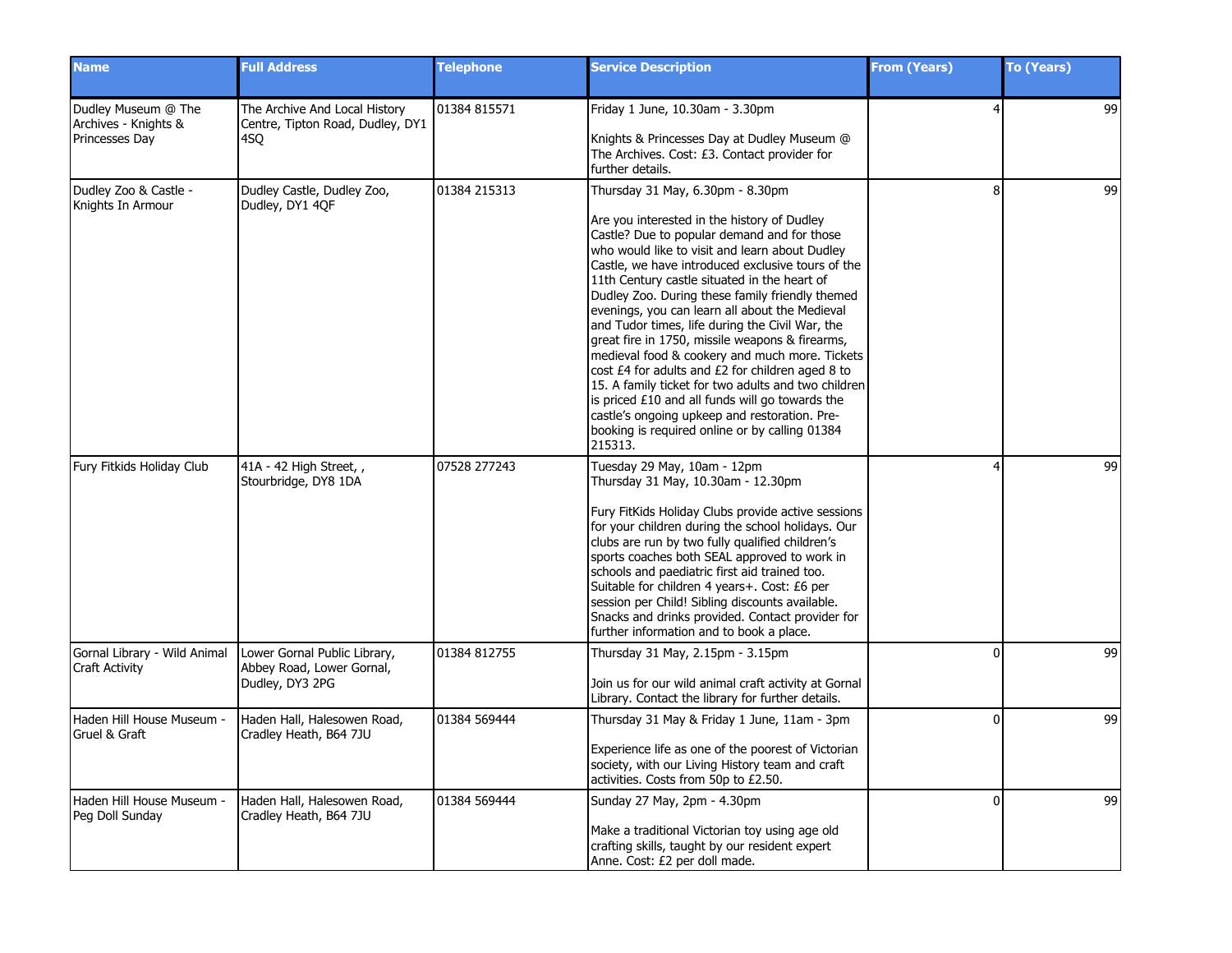| <b>Name</b>                                                            | <b>Full Address</b>                                                                                            | <b>Telephone</b> | <b>Service Description</b>                                                                                                                                                                                                                                                                                                                                                                                                                                                                                                                                                                                                                                                                                                                                                                                               | <b>From (Years)</b> | <b>To (Years)</b> |
|------------------------------------------------------------------------|----------------------------------------------------------------------------------------------------------------|------------------|--------------------------------------------------------------------------------------------------------------------------------------------------------------------------------------------------------------------------------------------------------------------------------------------------------------------------------------------------------------------------------------------------------------------------------------------------------------------------------------------------------------------------------------------------------------------------------------------------------------------------------------------------------------------------------------------------------------------------------------------------------------------------------------------------------------------------|---------------------|-------------------|
| Halesowen Library - Elmer<br>Themed Craft Activities                   | Halesowen Public Library At<br>Queensway Mall, The Halesowen<br>Cornbow, Halesowen, B63 4AZ                    | 01384 812983     | Saturday 26 May, 10am - 12pm<br>Join us for Elmer themed craft activities at<br>Halesowen Library. Contact the library for further<br>details.                                                                                                                                                                                                                                                                                                                                                                                                                                                                                                                                                                                                                                                                           | $\Omega$            | 99                |
| Half Term Camps 2018                                                   | Halesowen Powerleague May Power League Halesowen, Park<br>Road, Cradley, Halesowen, B63<br>2RG                 | 01384 266000     | Monday 28 May - Friday 1 June, 10am - 3pm<br>When school's out, it's game on. Run by qualified<br>and background checked coaches, our football<br>camps will keep 5 to 12 year-olds active during<br>the May Half Term holidays from only £10 a day<br>from 10am - 3pm. Extra charges apply for early<br>drop offs from 9am or Extra time till 4pm. Book a<br>whole week or by the day, whatever suits you.<br>Pre-booking is essential by calling or emailing at<br>Halesowen@powerleague.co.uk.                                                                                                                                                                                                                                                                                                                        |                     | 12                |
| Hartlebury Museum & Castle<br><b>Bank Holiday Medieval</b><br>Mischief | Worcestershire County Museum,<br>Hartlebury Castle, Charlton,<br>Hartlebury, Kidderminster, DY11<br>7XZ        | 01299 250416     | Monday 28 May, 11am - 4pm<br>Get ready to go back six centuries to 1418, a<br>time of medieval mischief, pongy peasants and<br>nasty knights. Put your family in the stocks and<br>throw cabbages at them with Mistress Margaret<br>as she regales you with tales of woe and plague.<br>Meet Jack the medieval mercenary and see how<br>he was wounded at the Battle of Agincourt.<br>Matthew will teach you how to fight knights or<br>imaginary dragons so you can join the castle<br>guard. Meet Hartlebury Castle's very own<br>Medieval Mischief duo, who will be leading games<br>and competitions including jousting and catapult<br>the castle! Children can also make coat of arms<br>shields and royal crowns to take home. Costs:<br>Adult £9, Concess £8, Child £5, Family ticket £25<br>& under fives free. | O                   | 99                |
| Hartlebury Museum & Castle<br>Medieval Mischief                        | Worcestershire County Museum,<br>Hartlebury Castle, Charlton,<br>Hartlebury, Kidderminster, DY11<br><b>7XZ</b> | 01299 250416     | Tuesday 29 - Thursday 31 May, 10.30am - 4pm<br>Come and learn all about knights. Take part in<br>our children's craft activities, make a coat of<br>arms, sheilds and royal crowns. Costs: Adult £9,<br>Concess £8, Child £5, Family ticket £25 & under<br>fives free. An additional charge of £2 per child<br>applies for the day's activities. Contact provider<br>lfor further information.                                                                                                                                                                                                                                                                                                                                                                                                                           | ŋ                   | 99                |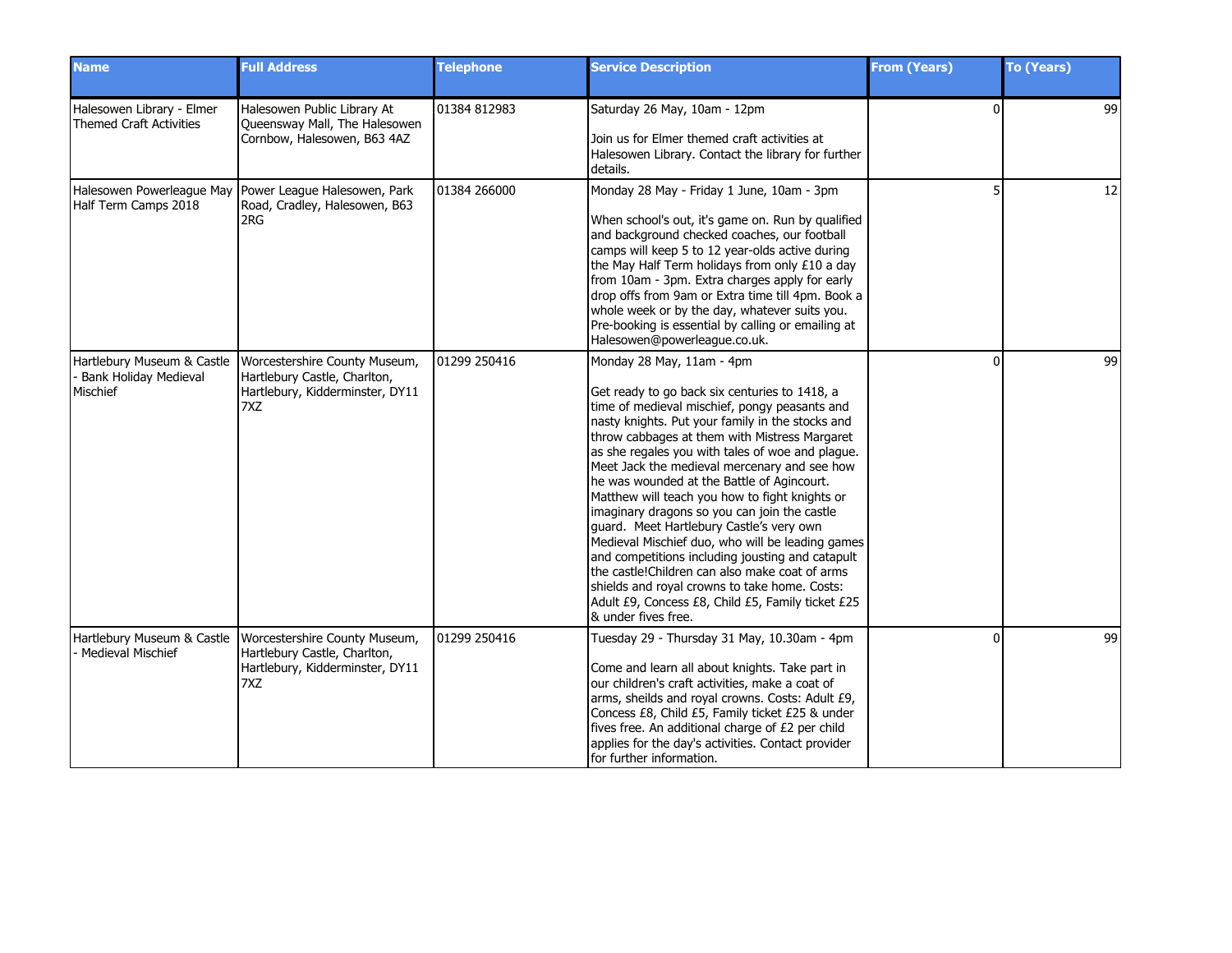| <b>Name</b>                                              | <b>Full Address</b>                                                                             | <b>Telephone</b> | <b>Service Description</b>                                                                                                                                                                                                                                                                                                                                                                                                                                                                                                                                                                                                                                                                                                                 | <b>From (Years)</b> | <b>To (Years)</b> |
|----------------------------------------------------------|-------------------------------------------------------------------------------------------------|------------------|--------------------------------------------------------------------------------------------------------------------------------------------------------------------------------------------------------------------------------------------------------------------------------------------------------------------------------------------------------------------------------------------------------------------------------------------------------------------------------------------------------------------------------------------------------------------------------------------------------------------------------------------------------------------------------------------------------------------------------------------|---------------------|-------------------|
| Himley                                                   | Himley Hall - Guided Walk Of Himley Hall, Himley Road, Himley, 101384 817817<br>Dudley, DY3 4DF |                  | Sunday 27 May, 10am - 12pm<br>A walk around the historic Grounds of Himley Hall<br>looking at some of the architectural features and<br>the wildlife found on the park. Meeting point by<br>the notice board on the main car park. The walk<br>is on uneven ground so suitable footwear should<br>be worn. Free event, but booking is essential on<br>01384 817817.                                                                                                                                                                                                                                                                                                                                                                        | $\Omega$            | -99               |
| Himley Hall - Twit, A Very<br>Silly Owl Children's Trail | Himley Hall, Himley Road, Himley, 01384 817817<br>Dudley, DY3 4DF                               |                  | Wednesday 30 May, 11am - 3pm<br>Kids trail around Himley Park. Collect your clue<br>sheet from the tent and away you go! Head back<br>to the tent once you've finished and collect your<br>certificate! Children must be accompanied by an<br>adult. Free event.                                                                                                                                                                                                                                                                                                                                                                                                                                                                           | $\Omega$            | 99                |
| Himley Hall - Vintage<br>Transport & Country Fair        | Himley Hall, Himley Road, Himley, 01384 817822<br>Dudley, DY3 4DF                               |                  | Saturday 2 & Sunday 3 June, 10am - 4pm<br>This popular event will take place over two days<br>this summer. The event promises to be bigger<br>and better; in 2017 we had a spectacular display<br>of different types of transport, a vintage funfair<br>and a fabulous array of stalls selling ethnic hand<br>crafted collectables, unique & unusual artefacts<br>and mouth watering street foods. Don't be shy,<br>chat to the owners; there is nothing they like<br>more than to tell the history of their exhibit. Free<br>admission, but a £5 per vehicle car park fee<br>applies.                                                                                                                                                     | $\Omega$            | 99                |
| Kingswinford Library - Elmer<br><b>Craft Activity</b>    | Kingswinford Public Library, 55<br>Market Street, Kingswinford, DY6<br>9LA                      | 01384 812740     | Thursday 31 May, all day drop in<br>Come and enjoy making a Elmer mosiac at<br>Kingswinford Library. Contact the library for<br>further details.                                                                                                                                                                                                                                                                                                                                                                                                                                                                                                                                                                                           | ŋ                   | 99                |
| Laser Quest - Kaos Club                                  | The Warehouse, 33 High Street,<br>Amblecote, Stourbridge, DY8 4DG                               | 01384 443939     | Monday 28 May - Friday 1 June, 10am - 12pm<br>KAOS Club gives kids the chance to play some of<br>the more specialised Laser Quest games that are<br>not normally available. Get expert tips from the<br>Game Commanders to improve your skills. You'll<br>play 3 Laser Quest game sessions with breaks for<br>scorecard presentations and tactical talks. Limited<br>to 32 players for each session. Guaranteed 3<br>games. A parent or guardian must stay on site<br>for the duration. £18 per person or £9 per person<br>if you book online. Booking is essential. All<br>bookings are non-refundable and once a booking<br>has been made the date is fixed and cannot be<br>changed. See the website or contact for further<br>details. | Я                   | 16                |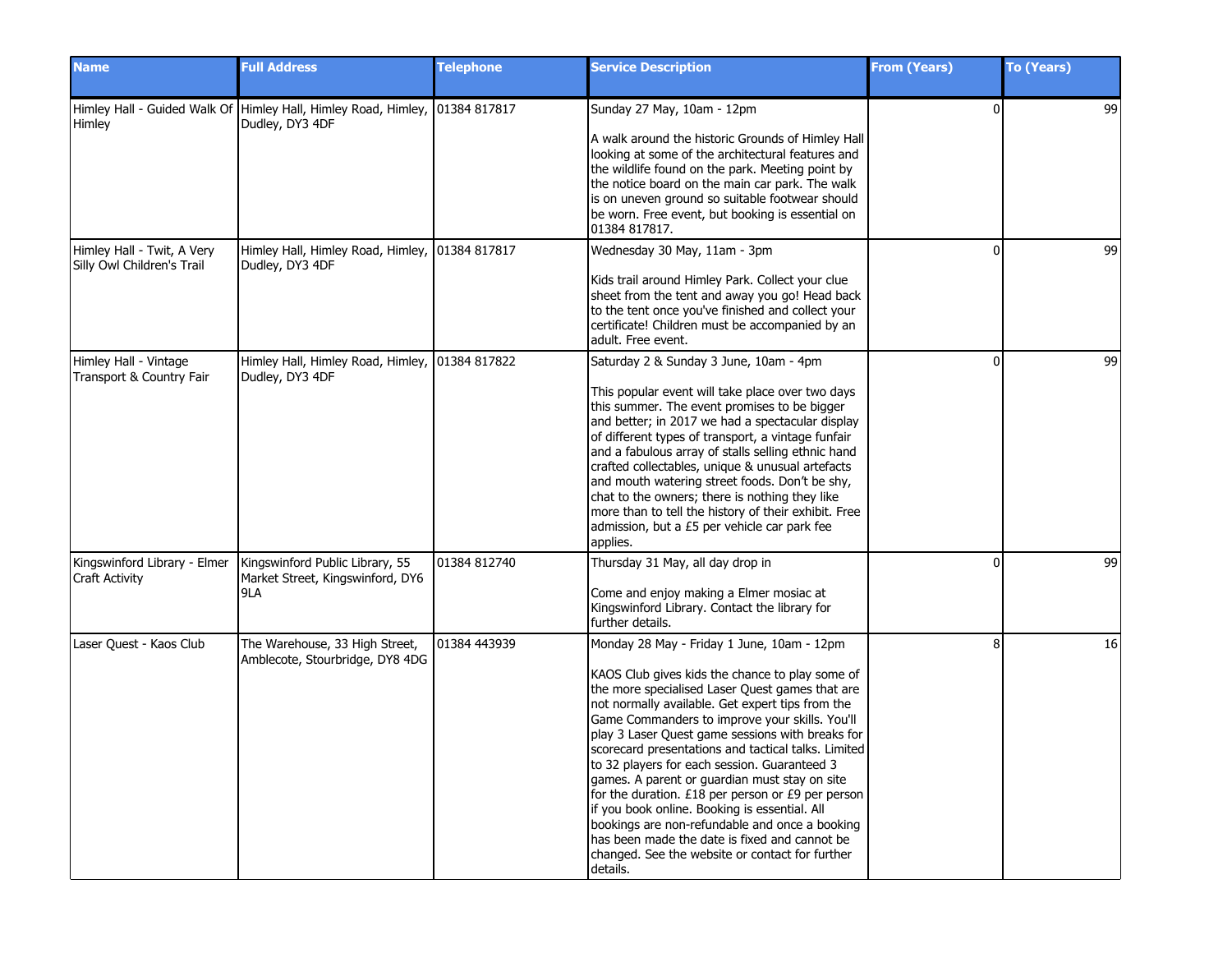| <b>Name</b>                                               | <b>Full Address</b>                                                       | <b>Telephone</b> | <b>Service Description</b>                                                                                                                                                                                                                                                                                                                                                                                                                                                                                                                                                                                                                                                                                                                                                               | <b>From (Years)</b> | To (Years) |
|-----------------------------------------------------------|---------------------------------------------------------------------------|------------------|------------------------------------------------------------------------------------------------------------------------------------------------------------------------------------------------------------------------------------------------------------------------------------------------------------------------------------------------------------------------------------------------------------------------------------------------------------------------------------------------------------------------------------------------------------------------------------------------------------------------------------------------------------------------------------------------------------------------------------------------------------------------------------------|---------------------|------------|
| Long Lane Library - Elmer<br>Activity                     | Long Lane Public Library, Long<br>Lane, Halesowen, B62 9JY                | 01384 812880     | Saturday 26 May, drop in between 11am - 12pm<br>Join us for our Elmer activity at Long Lane<br>Library. Contact the library for further details.                                                                                                                                                                                                                                                                                                                                                                                                                                                                                                                                                                                                                                         | $\Omega$            | 99         |
| Lye Library - Elmer Craft                                 | Lye Public Library, Chapel Street,<br>Lye, Stourbridge, DY9 8BT           | 01384 812835     | Saturday 26 May, 10.30am - 12.30pm<br>Join us this May half term for our Elmer craft at<br>Lye Library. Contac the library for further details.                                                                                                                                                                                                                                                                                                                                                                                                                                                                                                                                                                                                                                          | $\Omega$            | 99         |
| Lye Library - Wild Animals<br>Craft                       | Lye Public Library, Chapel Street,<br>Lye, Stourbridge, DY9 8BT           | 01384 812835     | Thursday 31 May, 11am - 12pm<br>Join us this May half term for our wild animals<br>craft at Lye Library. Contact the library for further<br>details.                                                                                                                                                                                                                                                                                                                                                                                                                                                                                                                                                                                                                                     | $\Omega$            | 99         |
| Macbeth Nt Encore                                         | Stourbridge Town Hall, Market<br>Street, Stourbridge, DY8 1AA             | 01384 812812     | Wednesday 30 May, 7pm<br>Macbeth NT Encore at Wollaston Studio in<br>Stourbridge Town Hall. Please note this is a<br>repeat 'Encore' screening of a recent NT Live<br>broadcast. The ruined aftermath of a bloody civil<br>war. Ruthlessly fighting to survive, the Macbeths<br>are propelled towards the crown by forces of<br>elemental darkness. Shakespeare's most intense<br>and terrifying tragedy, directed by Rufus Norris<br>(The Threepenny Opera, London Road), will see<br>Rory Kinnear (Young Marx, Othello) and Anne-<br>Marie Duff (Oil, Suffragette) return to the<br>National Theatre to play Macbeth and Lady<br>Macbeth. Tickets cost £12 for adults, £10 for<br>children, options+ £10. Cert: 12A. Please see the<br>website for further details or to book tickets. | 12                  | 99         |
| May Half Term At Crystal<br>Leisure Centre - Creche       | Crystal Leisure Centre, Bell Street, 01384 812800<br>Stourbridge, DY8 1AE |                  | Tuesday 29 May & Friday 1 June, 9.30am -<br>12.30pm<br>Our crèche sessions offer a fun and safe<br>environment for your child to play, with the<br>supervision of qualified staff - leaving you free to<br>enjoy our many leisure facilities on offer. Parents<br>using the crèche must remain in the centre and<br>be immediately contactable at all times. Cost:<br>£4.50 per child.                                                                                                                                                                                                                                                                                                                                                                                                   | $\Omega$            | 11         |
| May Half Term At Crystal<br>Leisure Centre - Leisure Pool | Crystal Leisure Centre, Bell Street, 01384 812800<br>Stourbridge, DY8 1AE |                  | Saturday 26 May - Sunday 3 June, Monday to<br>Friday, 9am - 6pm, (Fridays includes bondi-beat<br>water disco 3.30pm - 6pm), Saturday, 9am - 5pm<br>and Sunday, 8am - 6pm.<br>Have fun in the pool whatever the weather<br>outside with slides, waves, bubble seat, rapids<br>and shallow beach area. For further details<br>contact the centre.                                                                                                                                                                                                                                                                                                                                                                                                                                          | $\Omega$            | 99         |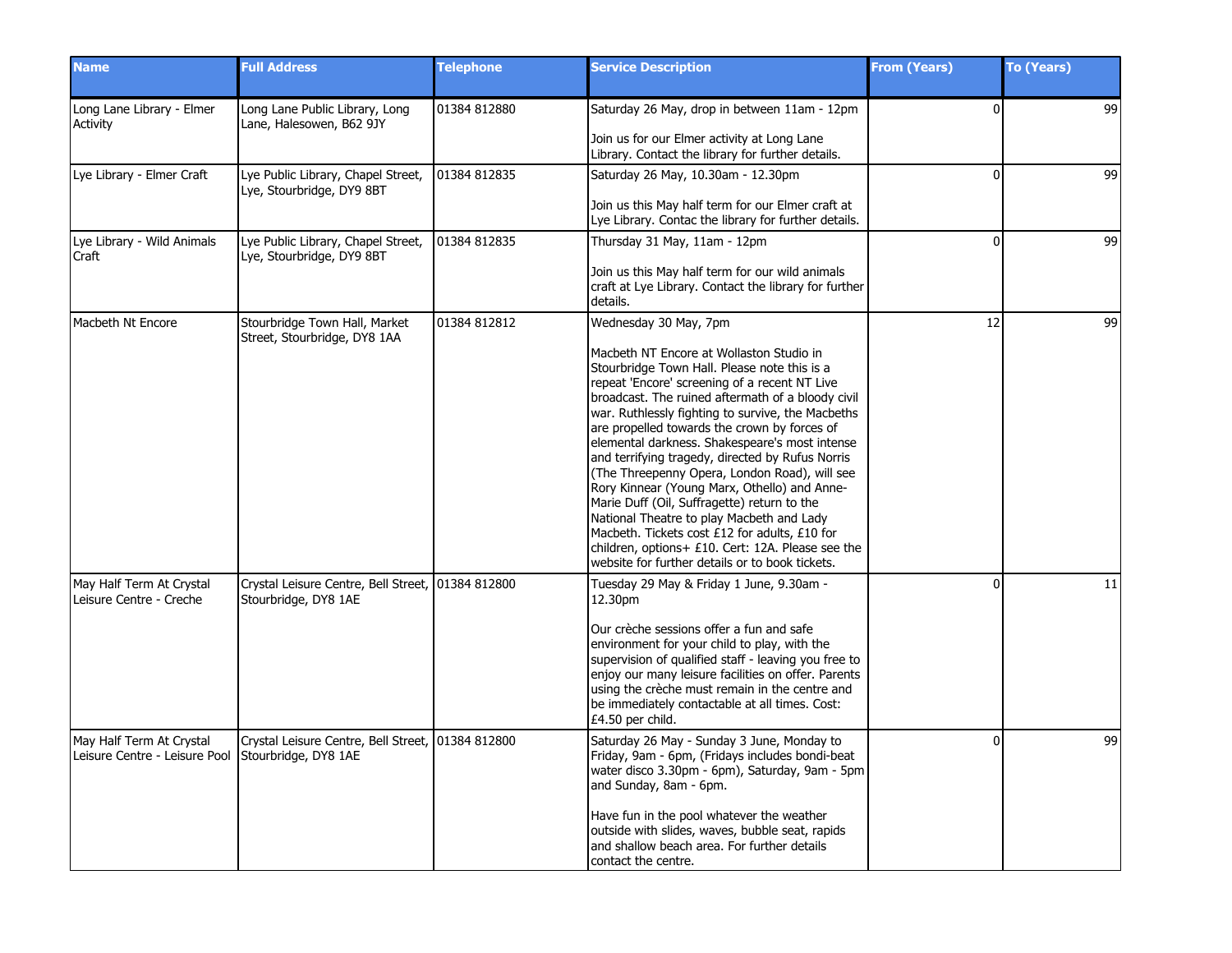| <b>Name</b>                                                                                        | <b>Full Address</b>                                                       | <b>Telephone</b> | <b>Service Description</b>                                                                                                                                                                                                                                                                                                                                                                                                                                                                                                                                                                                                                                | <b>From (Years)</b> | <b>To (Years)</b> |
|----------------------------------------------------------------------------------------------------|---------------------------------------------------------------------------|------------------|-----------------------------------------------------------------------------------------------------------------------------------------------------------------------------------------------------------------------------------------------------------------------------------------------------------------------------------------------------------------------------------------------------------------------------------------------------------------------------------------------------------------------------------------------------------------------------------------------------------------------------------------------------------|---------------------|-------------------|
| May Half Term At Crystal<br>Leisure Centre - Soft Play<br>Suite                                    | Crystal Leisure Centre, Bell Street, 01384 812800<br>Stourbridge, DY8 1AE |                  | Saturday 26 May - Sunday 3 June:<br>Monday, 9.30am - 4pm<br>Tuesday, 12.45pm - 4pm<br>Wednesday, 9.30am - 6pm<br>Thursday, 9.30am - 4pm<br>Friday, 12.15pm - 3pm<br>Saturday & Sunday, 9.30am - 12.30pm<br>Come and join in the fun in the soft play suite.<br>Suitable for children aged 7 years and under it<br>offers a dedicated toddler suite, two tier junior<br>suite with slides, stepping stone run and spider<br>web crawl. Qualified staff supervise the soft play<br>sessions but parents must stay with their<br>children. Entrance may be limited during busy<br>periods. Cost: £2.60 per child. For further details<br>contact the centre. | $\Omega$            | 7                 |
| May Half Term At Dudley<br>Leisure Centre - Junior<br>Activezone                                   | Dudley Leisure Centre, Wellington   01384 812800<br>Road, Dudley, DY1 1UH |                  | Tuesday 29 & Thursday 31 May, 9am - 4pm<br>Keep your kids active this Whitsun holiday with a<br>full day of fun. Activities include Multi skill<br>activities, Craft session, team games, and<br>swimming. Pre-booking advisable. A parental<br>consent form must be completed prior to<br>participation. Cost: £20 per day. A 50 per cent<br>discount is available with an Options+ leisure<br>discount card. Participants will need to bring<br>packed lunches, refreshments and a plastic drinks<br>bottle.                                                                                                                                            | 8                   | 12                |
| May Half Term At Halesowen<br>Leisure Centre - Fun Float<br>Pool Sessions                          | Halesowen Leisure Centre, Great<br>Cornbow, Halesowen, B63 3AB            | 01384 812800     | Tuesday 29 May - Friday 1 June, 1.15pm - 3pm<br>Fun Float Pool Sessions at Halesowen Leisure<br>Centre will be taking place on Friday in the main<br>and learner pool and Tuesday & Thursday in the<br>learner pool only. No age restriction. Costs: £4.30<br>adults, £2.80 for under 16's. A 50% discount is<br>available with an Options+ leisure discount card.<br>Contact the centre for further details.                                                                                                                                                                                                                                             | 0                   | 99                |
| May Half Term At Halesowen<br>Leisure Centre - Mission<br>Impossible Style Inflatable<br>Aqua Pool | Halesowen Leisure Centre, Great<br>Cornbow, Halesowen, B63 3AB            | 01384 812800     | Tuesday 29 & Thursday 31 May, 1.15pm - 3pm<br>Mission Impossible Style inflatable Aqua Run Pool<br>Sessions. Suitable for over 8 years. Costs: £4.30<br>adults and £2.80 for under 16's. A 50% discount<br>is available with an Options+ leisure discount<br>card. Please note a swimming test is required<br>before participation, children must be a minimum<br>of 1.2 metres. Contact the centre for further<br>details.                                                                                                                                                                                                                               | 8                   | 99                |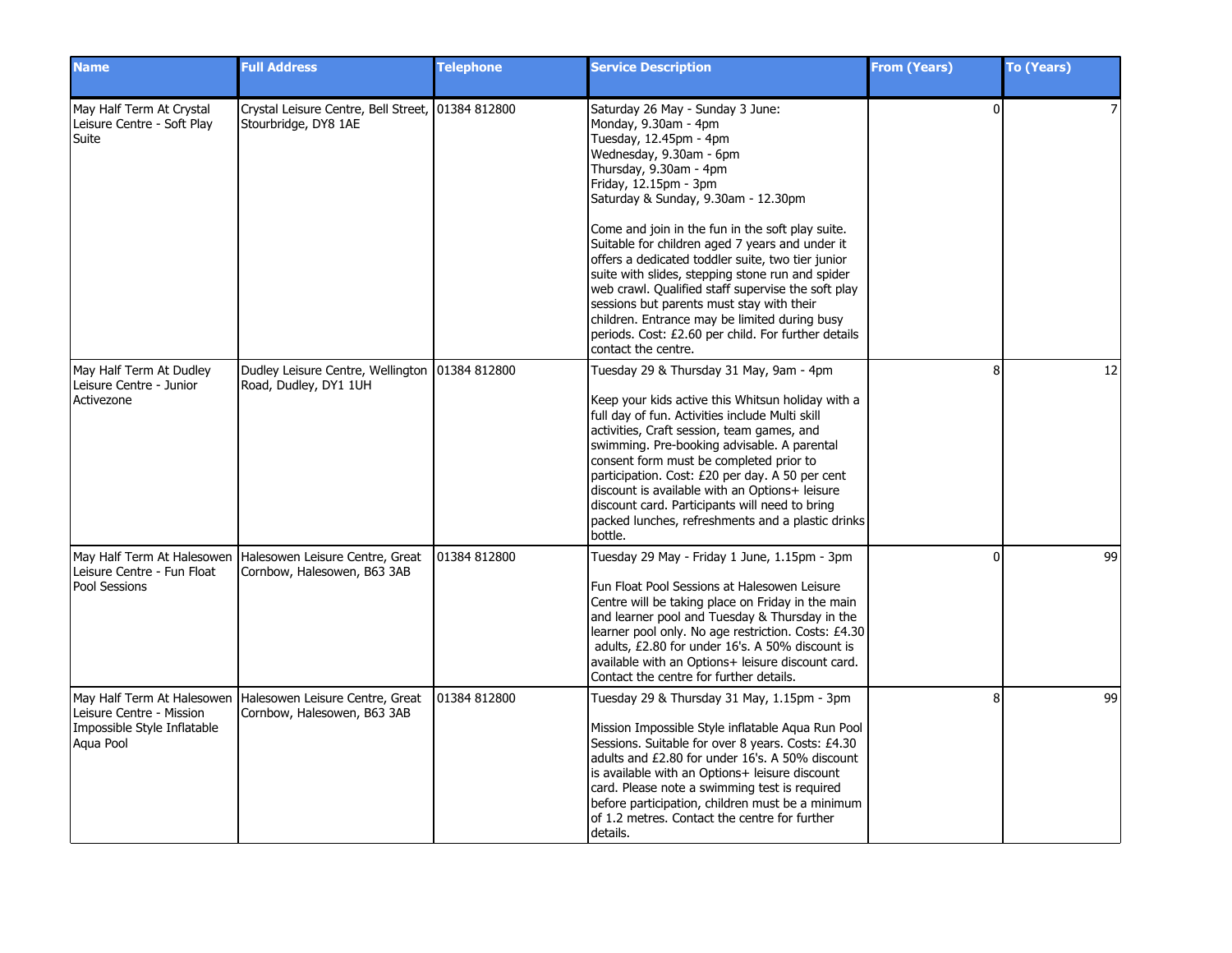| <b>Name</b>                                 | <b>Full Address</b>                                                                                                                  | <b>Telephone</b> | <b>Service Description</b>                                                                                                                                                                                                                                                                                                                                                                                                                                                                                                                                                                                                                             | <b>From (Years)</b> | <b>To (Years)</b> |
|---------------------------------------------|--------------------------------------------------------------------------------------------------------------------------------------|------------------|--------------------------------------------------------------------------------------------------------------------------------------------------------------------------------------------------------------------------------------------------------------------------------------------------------------------------------------------------------------------------------------------------------------------------------------------------------------------------------------------------------------------------------------------------------------------------------------------------------------------------------------------------------|---------------------|-------------------|
| E7 For 7 Days                               | May Half Term At Halesowen   Halesowen Leisure Centre, Great<br>Leisure Centre - Special Offer Cornbow, Halesowen, B63 3AB           | 101384 812800    | Saturday 26 May - Sunday 3 June, 9am - 5pm<br>Special Offer £7 for 7 days when taken out<br>during the school holidays. Take advantage of<br>this offer and receive unlimited access. Includes<br>public swimming, mission impossible style aqua<br>run, pool play mat sessions, squash, table tennis.<br>No booking necessary - just turn up and play.<br>Restrictions on height and swimming ability<br>apply. Aqua run suitable for children 8 years and<br>over. Activities are subject to availability. Squash<br>and table tennis equipment provided with a £5<br>refundable deposit. Children under 8 years must<br>be accompanied by an adult. | $\Omega$            | 99                |
|                                             | May Half Term At Ironbridge The Ironbridge Gorge Museum<br>Trust Ltd Offices, Wellington<br>Road, Coalbrookdale, Telford, TF8<br>7DO | 01952 433424     | Saturday 26 May - Sunday 3 June<br>Relax. We've got your May half-term days out<br>sorted. From fun family workshops with a theme<br>to old fashioned characters and sculpting with<br>clay to enjoying our green spaces there's loads<br>for everyone to enjoy over the school holidays.                                                                                                                                                                                                                                                                                                                                                              | $\Omega$            | 99                |
| May Half Term At Sycamore<br>Adventure      | Sycamore Green Adventure<br>Centre, Sycamore Green, Dudley,<br>DY1 3QE                                                               | 01384 813755     | Wednesday 30 May - Saturday 2 June<br>Weekday sessions, Wednesday 1pm - 4pm,<br>Thursday SEND sessions, 10am - 4pm, Friday,<br>10am - 4pm & Saturday sessions, 11am - 2pm<br>Sycamore Adventure presents 'Hero or Villain' this<br>May Half Term. Activities include: Fancy Dress<br>competition - come as a hero or villain, superhero<br>scavenger hunt and more activities throughout<br>the week We suggest a holiday time donation of<br>£3 per child per visit (funds go to Friends of<br>Sycamore Adventure and support running costs).                                                                                                         | $\Omega$            | 16                |
| National Sea Life Centre -<br>Jurassic Seas | 3 The Waters Edge, , Birmingham, 0871 423 2110<br>IB1 2HL                                                                            |                  | Saturday 26 May - Sunday 3 June<br>Journey back in time to when dinosaurs roamed<br>the land and fearsome creatures lurked in the<br>depths of the sea. You might find some of them<br>are closer than you think! Navigate our Jurassic<br>trail and uncover the fascinating past of our<br>oceans in our fossil dig. With challenges and<br>activities to complete and the chance to get up<br>close to some prehistoric relatives such as sharks<br>and turtles, get ready to become a Dinosaur<br>Detective this half term!                                                                                                                         | $\Omega$            | 99                |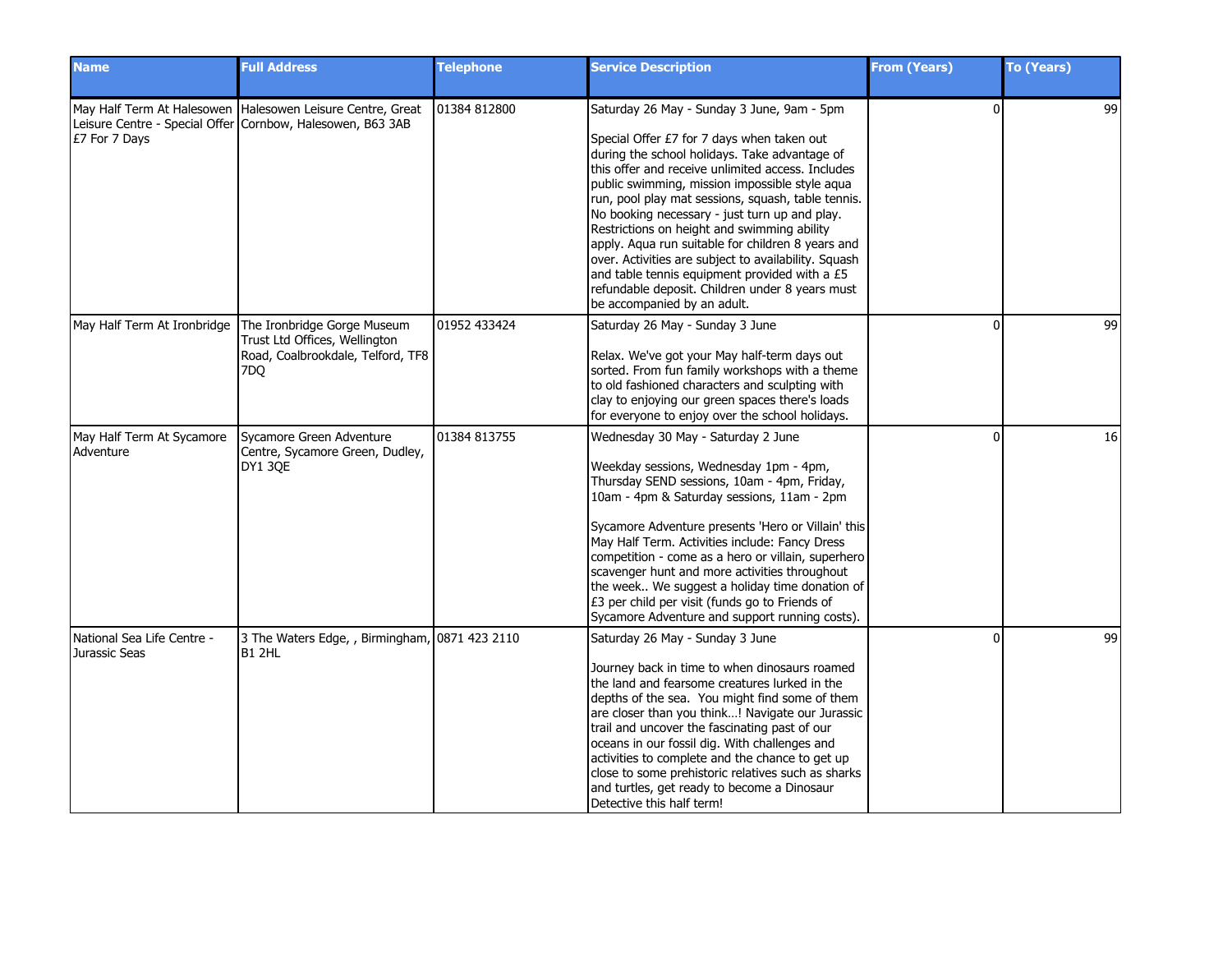| <b>Name</b>                                                 | <b>Full Address</b>                                                                            | <b>Telephone</b> | <b>Service Description</b>                                                                                                                                                                                                                                                                                                                                                                                                                                                        | <b>From (Years)</b> | <b>To (Years)</b> |
|-------------------------------------------------------------|------------------------------------------------------------------------------------------------|------------------|-----------------------------------------------------------------------------------------------------------------------------------------------------------------------------------------------------------------------------------------------------------------------------------------------------------------------------------------------------------------------------------------------------------------------------------------------------------------------------------|---------------------|-------------------|
| Pure Sport Uk - Whitsun<br>Football For All Camp            | Oldswinford Ce Primary School,<br>Field Lane, Oldswinford,<br>Stourbridge, DY8 2JO             | 07811 345519     | Wednesday 30 May - Friday 1 June, 9am - 3pm<br>Whitsun Football For All Camp at Oldswinford CE<br>Primary School. Activities include Football<br>Matches, Football-Golf, Futsal, Goalkeeping skills,<br>Bench Football, Penalty Shoot outs, Target Goal<br>Football. SPECIAL OFFER: Book two children in<br>for 4 days for just £60! For further information or<br>to book, please call us on 07811 345519                                                                        |                     | 12                |
| Rachel Dixon School Of<br>Dance - Peter Pan Workshop        | The Health Factory, 37 Market<br>Street, Kingswinford, DY6 9JY                                 | 01384 273752     | Thursday 31 May, 10am - 3pm<br>A dance workshop for children aged 4 (in<br>reception) to 9 years. A fun day to include dance,<br>craft, singing, fun and lots more. Cost: £15 per<br>student. Contact provider for further details and<br>to book your place                                                                                                                                                                                                                      |                     | q                 |
| Rays Farm - May Half Term                                   | Rays Farm, Rays Bridge Junction<br>With B4363 To Ferny Hall,<br>Billingsley, Highley, WV16 6PF | 101299 841255    | Saturday 26 May - Sunday 3 June<br>Magic and Mystery comes to Rays Farm over May<br>Half Term. Follow the Fairy and Wizard Trail<br>around the farm. Complete the Trail, hand in to<br>the Gift Shop and be in with the chance of<br>winning a family ticket to Rays Farm! Make time<br>to stroll through Fairytale Forest and Mythical<br>Woods. Discover over 50 wooden mythical<br>sculptures to find, new ones arriving at any time.<br>Contact provider for further details. | 0                   | 99                |
| Red House Glass Cone -<br>Family Day: Animal Day            | Red House Glass Cone, High<br>Street, Wordsley, DY8 4AZ                                        | 01384 812381     | Wednesday 30 May, 10.30am - 2.30pm<br>Animal Family Day at Red House Glass Cone.<br>There will be a variety of activities for children<br>and families which could include interactive story<br>telling, crafts and a trail. Free entry, but there is<br>a cost of £3 for crafts. Contact provider for<br>further details.                                                                                                                                                        |                     | 99                |
| Red House Glass Cone -<br>Family Trail:                     | Red House Glass Cone, High<br>Street, Wordsley, DY8 4AZ                                        | 01384 812381     | Saturday 26 May - Sunday 3 June, 10am - 3pm<br>Simple and fun search around the venue<br>encouraging children to look for objects. Drop in<br>at anytime but allow at least 30 minutes for the<br>trail. Contact provider for further details.                                                                                                                                                                                                                                    |                     | 99                |
| Red House Glass Cone -<br>Glass Crafts: Paper<br>Inclusions | Red House Glass Cone, High<br>Street, Wordsley, DY8 4AZ                                        | 01384 812381     | Saturday 2 June, 11.30am - 1.30pm<br>Relaxed session for all the family. Drop in and<br>have a go at different glass crafts; a different<br>activity each month. Due to the handling of<br>small pieces of glass we do not recommend to<br>children under 5. Suitable for families 5+. Cost:<br>£3 per person. Booking not essential.                                                                                                                                             | 5                   | 99                |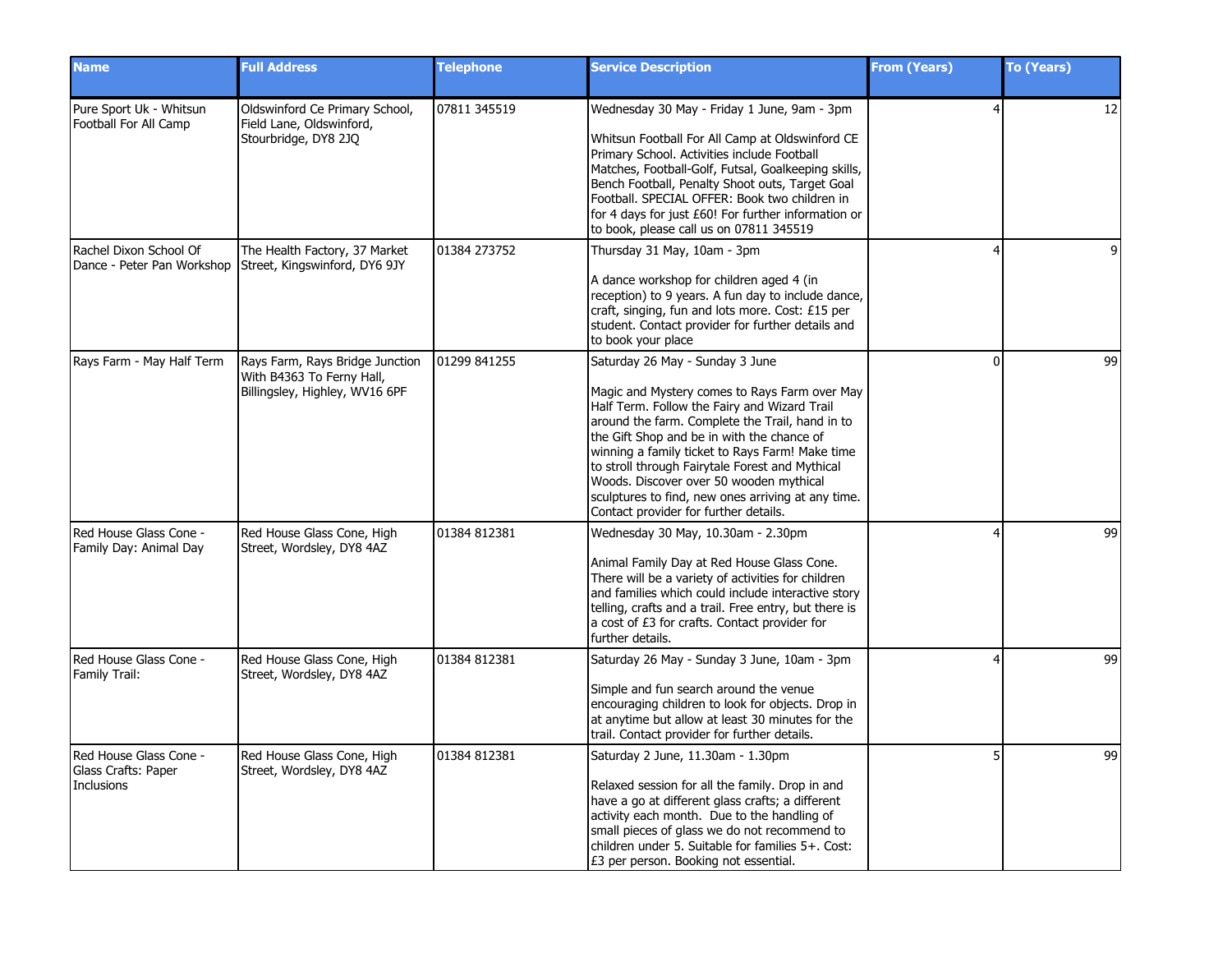| <b>Name</b>                                                    | <b>Full Address</b>                                                                    | <b>Telephone</b> | <b>Service Description</b>                                                                                                                                                                                                                                                                                                                                                                                                                                                                                                                                                                                                                                                                                                                                                                                                                                | <b>From (Years)</b> | <b>To (Years)</b> |
|----------------------------------------------------------------|----------------------------------------------------------------------------------------|------------------|-----------------------------------------------------------------------------------------------------------------------------------------------------------------------------------------------------------------------------------------------------------------------------------------------------------------------------------------------------------------------------------------------------------------------------------------------------------------------------------------------------------------------------------------------------------------------------------------------------------------------------------------------------------------------------------------------------------------------------------------------------------------------------------------------------------------------------------------------------------|---------------------|-------------------|
| Red House Glass Cone -<br>Glass Fusion Plus: Metal In<br>Glass | Red House Glass Cone, High<br>Street, Wordsley, DY8 4AZ                                | 01384 812381     | Saturday 2 June, Sessions at 2pm - 2.45pm &<br>3pm - 3.45pm<br>Glass Fusion Plus is a more advanced kiln fusing<br>session for larger items suitable for families and<br>children aged 8+. Aimed at those that have had<br>a go at our glass crafts  and are hooked! Cost:<br>£6 per session. Sessions need to be booked in<br>advance. A parental consent form must<br>completed for any children aged 8 years + who<br>are left without adult supervision. Pre-booking is<br>essential.                                                                                                                                                                                                                                                                                                                                                                 | 8                   | 99                |
| Red House Glass Cone -<br><b>Glass Fusion: Gnomes</b>          | Red House Glass Cone, High<br>Street, Wordsley, DY8 4AZ                                | 01384 812381     | Thursday 31 May, Sessions at 10.30am,<br>11.30am, 1pm & 2pm<br>Working in our glass fusing studio make lovely<br>glass treasures. Sessions last about 40 minutes<br>and need to be booked in advance. Cost: £5 per<br>person. Sessions are suitable for children 5yrs<br>and over. Due to the handling of small pieces of<br>glass we do not recommend to children under<br>5yrs. Pre-booking is essential.                                                                                                                                                                                                                                                                                                                                                                                                                                               |                     | 99                |
| Red House Glass Cone -<br>Glass Fusion: Toadstools             | Red House Glass Cone, Red<br>House Glass Cone, Wordsley,<br>Stourbridge, DY8 4AZ       | 01384 812381     | Tuesday 29 May, Sessions at 10.30am, 11.30am,<br>1pm & 2pm<br>Working in our glass fusing studio make lovely<br>glass treasures. Sessions last about 40 minutes<br>and need to be booked in advance. Cost: £5 per<br>person. Sessions are suitable for children 5yrs<br>and over. Due to the handling of small pieces of<br>glass we do not recommend to children under<br>5yrs. Pre-booking is essential.                                                                                                                                                                                                                                                                                                                                                                                                                                                |                     | 99                |
| Ruskin Glass Centre Theatre<br>Chalk About                     | The Ruskin Glass Centre, The<br>Glasshouse College, Amblecote,<br>Stourbridge, DY8 4HF | 01384 399433     | Friday 1 June, 6.30pm - 8pm<br>Turning the stage into a giant chalkboard, Chalk<br>About explores the nature of identity. What<br>makes us who we are? Is it where we are from?<br>How we talk? Our pasts or futures? Or is it the<br>way we dance? Come on a journey to see how<br>two performers find new and inventive ways to<br>share their stories in this joyous and thought-<br>provoking show that has been enjoyed across the<br>globe by children and adults alike. Chalk About<br>from Curious Seed has been performed in more<br>than 130 times for over 7000 people in eleven<br>countries including Saddlers Wells and the<br>Sydney Opera House. This performance is<br>supported by Black Country Touring and the<br>Dance Initiative. Age range: 8 years+. Cost:<br>£8/£6. Contact provider for further details and to<br>book tickets. | 8                   | 99                |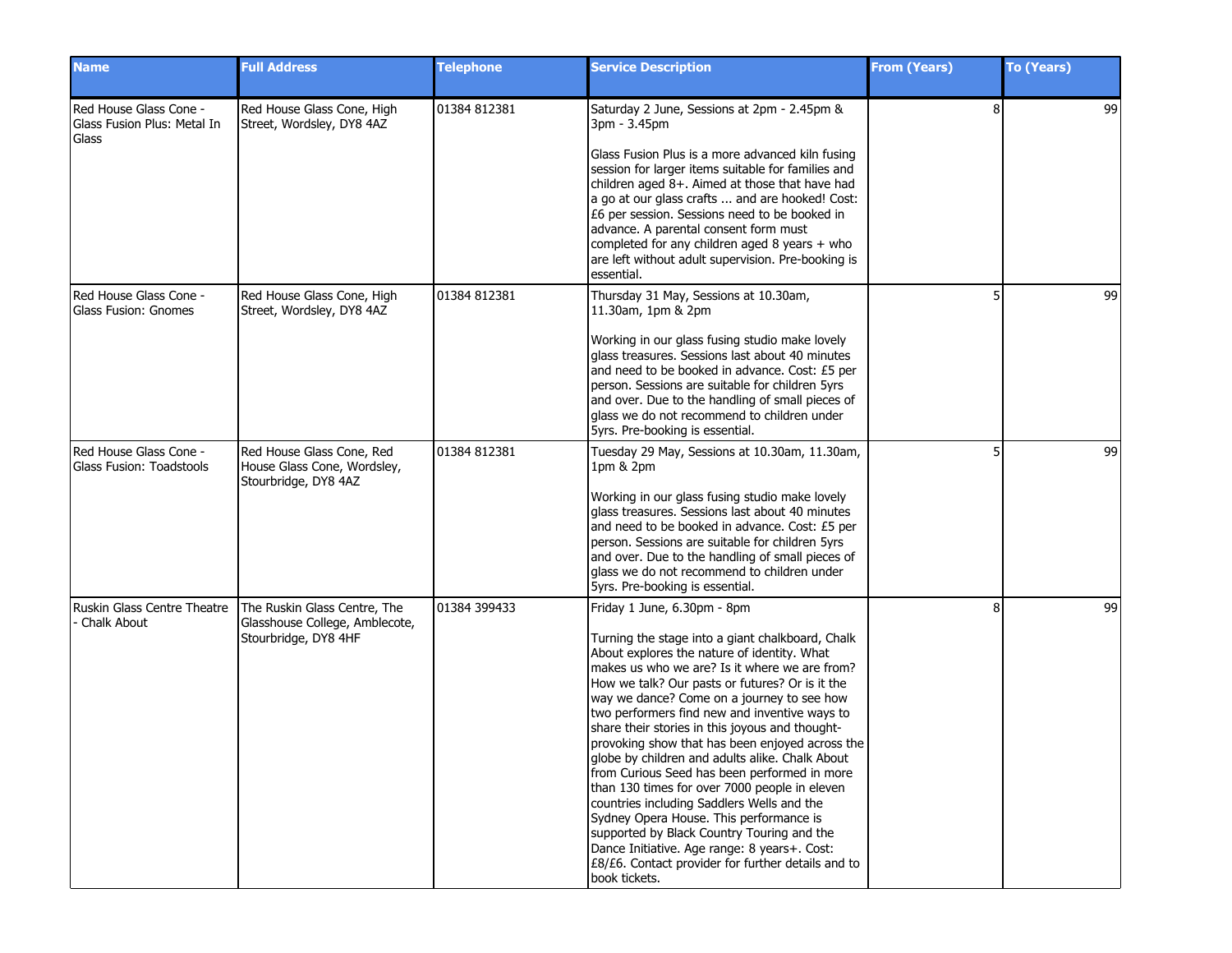| <b>Name</b>                                                          | <b>Full Address</b>                                                                           | <b>Telephone</b> | <b>Service Description</b>                                                                                                                                                                                                                                                                                                                                                                                                                                                                                                                                                                               | <b>From (Years)</b> | <b>To (Years)</b> |
|----------------------------------------------------------------------|-----------------------------------------------------------------------------------------------|------------------|----------------------------------------------------------------------------------------------------------------------------------------------------------------------------------------------------------------------------------------------------------------------------------------------------------------------------------------------------------------------------------------------------------------------------------------------------------------------------------------------------------------------------------------------------------------------------------------------------------|---------------------|-------------------|
| Saz's Ceramics & Crafts -<br>Avengers In Acrylics                    | Studio 8, Red House Glass Cone,<br>Wordsley, DY8 4AZ                                          | 07966 514766     | Wednesday 30 May, 10.30am - 12pm<br>You have a choice to make: do you replicate your<br>favourite superhero on a canvass using our funky<br>acrylic paints, or would you like to make yourself<br>a set of fab coasters using our comic book hero<br>papers! Tough call! Rest assured that either way,<br>you'll have lots of guidance and creative fun<br>making them in our Wednesday workshop. Please<br>book ahead as places are limited and specify<br>whether you'd like a canvas or tiles. Costs:<br>£12.50 per child, £15 per adult. Price includes<br>tuition, use of materials and soft drink. |                     | 99                |
| Saz's Ceramics & Crafts -<br>Avengers Infinity Gauntlet<br>Clay Day  | Studio 8, Red House Glass Cone,<br>Wordsley, DY8 4AZ                                          | 07966 514766     | Thursday 31 May, 10.30am - 12pm<br>Mkae yourself an infinity gauntlet to hang on<br>your wall. With guided tuition, you'll learn how to<br>make a simpleslab built glove and will be able to<br>customise your gauntlet with filigree patterns.<br>Price includes tuition, use of materials, firing and<br>painting / glazing fees and soft drink, upon<br>request. Costs: £12.50 per child, £15 per adult.<br>Booking neccesary. Suitable for all ages; under<br>10's must be accompanied by an adult.                                                                                                  |                     | 99                |
| Saz's Ceramics & Crafts -<br>Pottery Painting Marvellous<br>Avengers | Studio 8, Red House Glass Cone,<br>Wordsley, DY8 4AZ                                          | 07966 514766     | Tuesday 29 May, 10.30am - 12pm<br>Whether it's a superhero money box, a villainous<br>mug or an icon on a plate, you'll have great fun<br>painting one of these three! Just make sure you<br>let Saz know which one you'd prefer, so she can<br>prep up your item ready for you. Costs: £12.50<br>per child, £15 per adult. Book now to reserve<br>your plate or mug of choice with the name of the<br>character you want to paint.                                                                                                                                                                      |                     | 99                |
| Sedgley Library - Elmer<br><b>Takeaway Activities</b>                | Sedgley Public Library, The Ladies 01384 812790<br>Walk Centre, Sedgley, Dudley,<br>DY3 3UA   |                  | Saturday 26 May - Saturday 2 June<br>Pop into Sedgley Library from Saturday 26 May<br>to collect your Elmer activities. Please note, the<br>library is closed on Sundays.                                                                                                                                                                                                                                                                                                                                                                                                                                | ŋ                   | 99                |
| Sedgley Library - Frog And<br>Ladybird Craft                         | Sedgley Public Library, The Ladies   01384 812790<br>Walk Centre, Sedgley, Dudley,<br>DY3 3UA |                  | Tuesday 29 May, 10.30am - 11.30am<br>Frog and ladybird craft activity at Sedgley Library.<br>Contact the Library for further details.                                                                                                                                                                                                                                                                                                                                                                                                                                                                    | <sup>0</sup>        | 99                |
| Severn Valley Country Park -<br>Bee Drop In Session                  | Visitor Centre, Severn Valley<br>Country Park, Alveley, Bridgnorth,<br><b>WV15 6NG</b>        | 01746 781192     | Thursday 31 May, drop in between 11am - 1pm<br>Join us for this buzzin' activity to help encourage<br>bees into your garden. Drop in time between<br>11am-1pm to make something special to take<br>home. Cost: £4 per child, Under 8s must be<br>accompanied by an adult. Booking not required.                                                                                                                                                                                                                                                                                                          | $\Omega$            | 99                |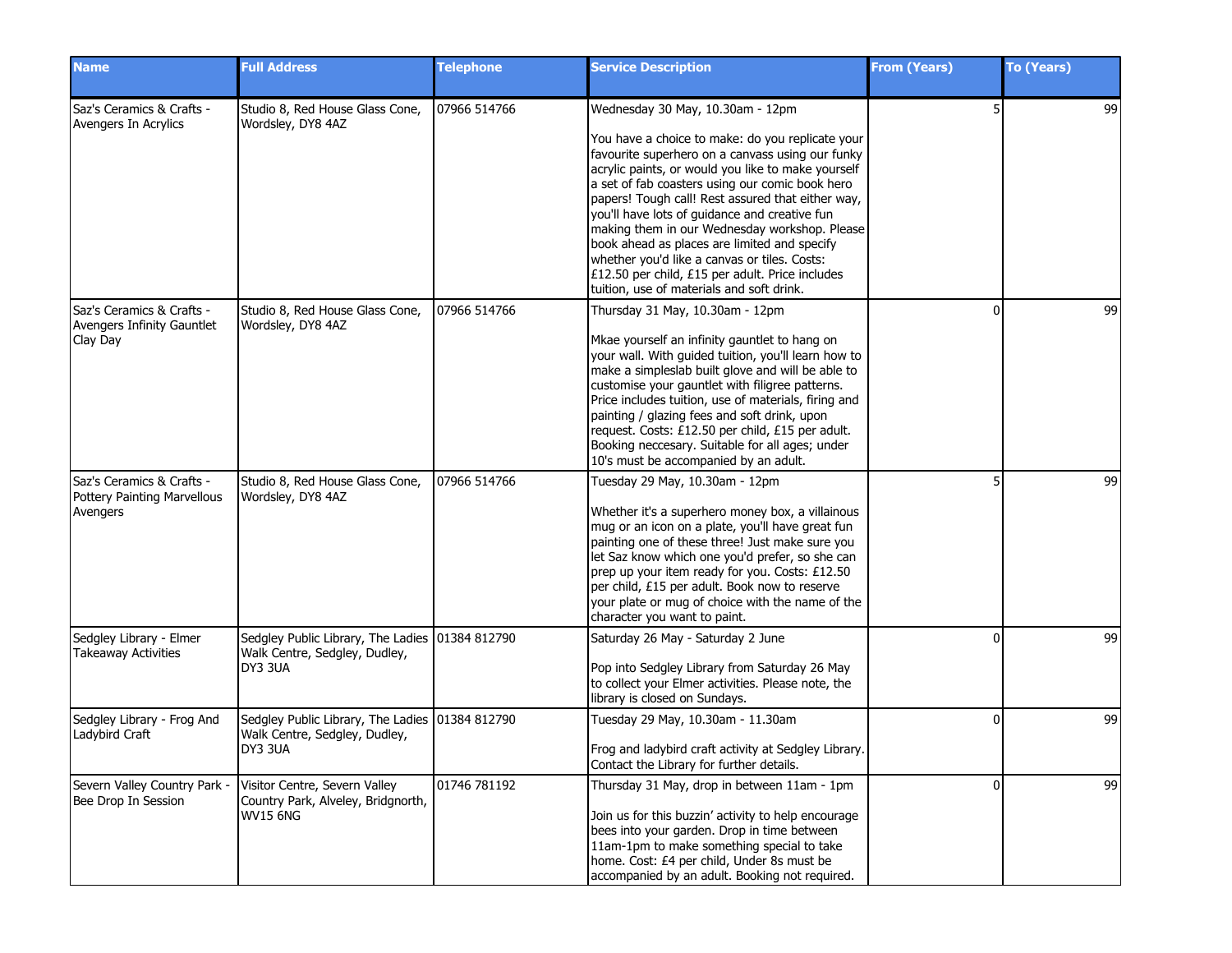| <b>Name</b>                                                      | <b>Full Address</b>                                                   | <b>Telephone</b> | <b>Service Description</b>                                                                                                                                                                                                                                                                                                                                                                                                                                                                                                                                                                                                                                                                                                                                                                                                                                                                                                                                                                                                                                                   | <b>From (Years)</b> | <b>To (Years)</b> |
|------------------------------------------------------------------|-----------------------------------------------------------------------|------------------|------------------------------------------------------------------------------------------------------------------------------------------------------------------------------------------------------------------------------------------------------------------------------------------------------------------------------------------------------------------------------------------------------------------------------------------------------------------------------------------------------------------------------------------------------------------------------------------------------------------------------------------------------------------------------------------------------------------------------------------------------------------------------------------------------------------------------------------------------------------------------------------------------------------------------------------------------------------------------------------------------------------------------------------------------------------------------|---------------------|-------------------|
| Severn Valley Country Park -<br><b>Minibeast Mansion Madness</b> | Severn Valley Country Park,<br>Country Park Way, Alveley, WV15<br>6NG | 01746 781192     | Wednesday 30 May, 10am - 12pm & 1.30pm -<br>3.30pm<br>Come along and help build a brilliant, big, Bug<br>Hotel for all the minibeasts living in the woods at<br>Severn Valley Country Park. Whilst in the woods,<br>you will get to look under logs and in amongst<br>the flowers to see what minibeasts you can see -<br>will you find a slippery snail? Or a buzzy<br>bumblebee? You will also get to build your own<br>home for solitary bees to take away with you, as<br>part of our celebration of the Great British Bee<br>Count! £4 per children, suitable for age 4 and<br>above. Under 8s must be accompanied by an<br>adult. Booking and payment in advance essential,<br>please call 01746 781192                                                                                                                                                                                                                                                                                                                                                                | 4                   | 99                |
| Severn Valley Country Park -<br><b>Rock And Fossil Hunt</b>      | Severn Valley Country Park,<br>Country Park Way, Alveley, WV15<br>6NG | 01746 781192     | Saturday 2 June, 1.30pm - 3.30pm<br>Join our rangers and local experts from<br>'Geologists in the Geopark' and try to find your<br>own carboniferous fossil! This family friendly 2<br>hour session starts at the visitor centre with a<br>brief introduction to the fascinating geology of<br>the park and what you might expect to find<br>during the fossil hunt. The experts from<br>'Geologists in the Geopark' will be on hand to<br>share their knowledge as you dig in to an<br>exposed area of coal spoil to see what you can<br>discover. At the end of the session, return to the<br>visitor centre to examine your finds under a<br>microscope. The fossils can be found on the<br>surface or just underneath it so please bring a<br>small trowel and a plastic tub with you to aid<br>your fossil hunting. You will be able to take home<br>your finds along with an identification sheet.<br>Booking essential. Please call 01746 781192.<br>Costs: Child £4, adult free. All children must be<br>accompanied by an adult. Suitable for age 5 and<br>upwards. |                     | 99                |
| Severn Valley Country Park -<br>Self-Led Bee Trail               | Severn Valley Country Park,<br>Country Park Way, Alveley, WV15<br>6NG | 01746 781192     | Saturday 26 May - Sunday 3 June<br>To celebrate the Great British Bee Count 2018,<br>join us for a bee themed self-led trail. Follow the<br>trail around the park using the map you can<br>collect from the visitor centre between 11am -<br>4pm each day of the holidays. Find out more<br>about these great insects and see if you can<br>answer the quiz questions along the way. Trail<br>maps £2 each includes a small prize (lolly or<br>similar).                                                                                                                                                                                                                                                                                                                                                                                                                                                                                                                                                                                                                     | $\Omega$            | 99                |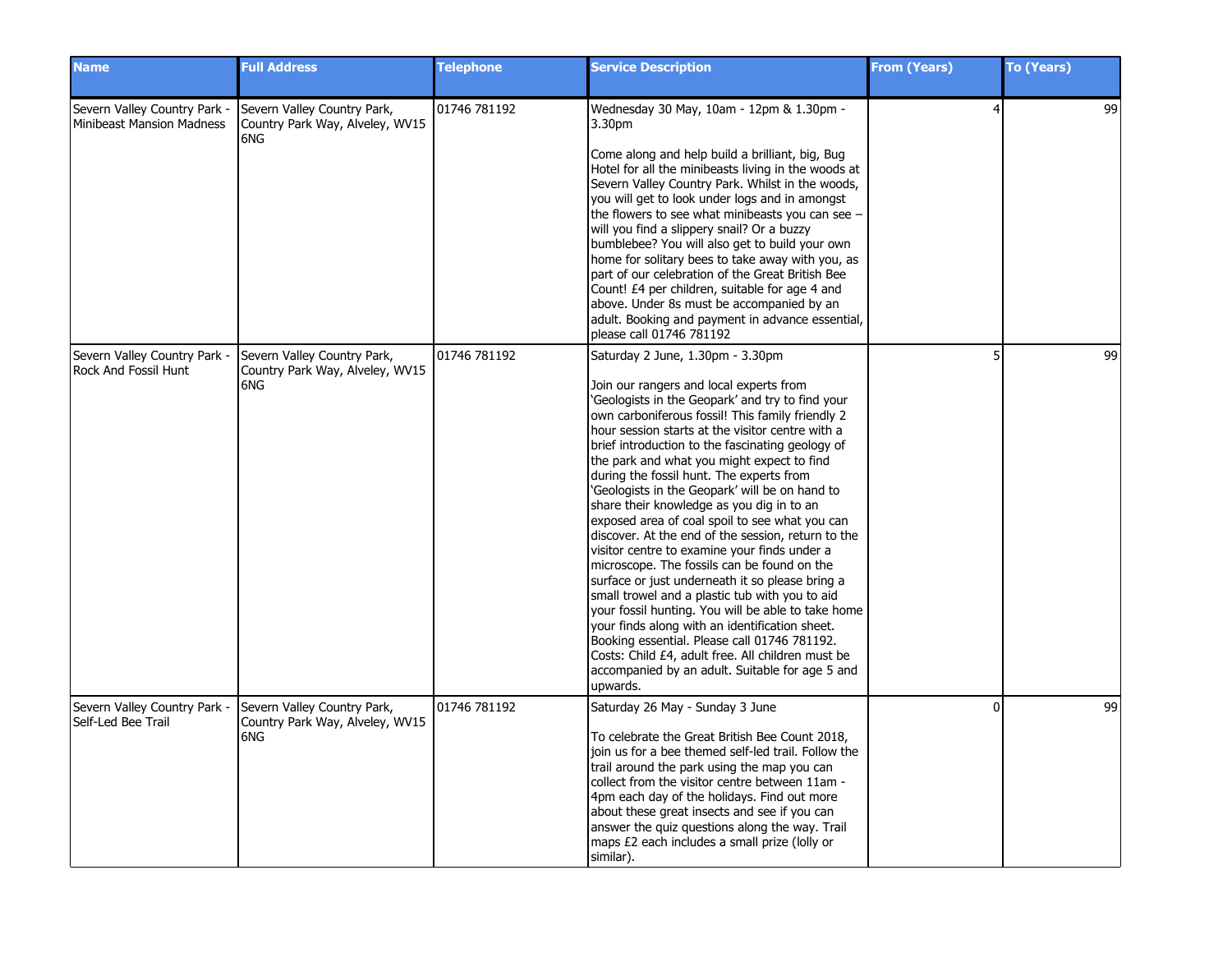| <b>Name</b>                                                                        | <b>Full Address</b>                                                                 | <b>Telephone</b> | <b>Service Description</b>                                                                                                                                                                                                                                                                                                                                                                                                                                                                                                                           | <b>From (Years)</b> | To (Years) |
|------------------------------------------------------------------------------------|-------------------------------------------------------------------------------------|------------------|------------------------------------------------------------------------------------------------------------------------------------------------------------------------------------------------------------------------------------------------------------------------------------------------------------------------------------------------------------------------------------------------------------------------------------------------------------------------------------------------------------------------------------------------------|---------------------|------------|
| Severn Valley Railway - May<br>Half Term Fun                                       | The Engine House, Station Road,<br>Highley, Bridgnorth, WV16 6NZ                    | 01299 403816     | Saturday 26 May - Sunday 3 June<br>Spring is here, and we'll be steaming along for<br>half-term! There will be a range of activities<br>taking place the The Engine House, Highgley and<br>trains will be running daily. Contact provider for<br>further information.                                                                                                                                                                                                                                                                                | $\Omega$            | 99         |
| Fayre                                                                              | St Peter's Wild West Summer St Peters Church, Kent Street,<br>Upper Gornal, DY3 1UU | 01902 883467     | Saturday 26 May, 10.30am - 2pm<br>St Peter's Church, Upper Gornal are holding a<br>wild west themed summer fayre. Range of stalls<br>and refreshments on the day. Contact provider<br>for further information                                                                                                                                                                                                                                                                                                                                        | $\Omega$            | 99         |
| Stourbridge Dance Academy<br>Kids Club                                             | Stourbridge Dance Academy, 120<br>High Street, Stourbridge, DY8 1DT                 | 01384 378039     | Wednesday 30 & Thursday 31 May, 10am - 3pm<br>Our ever popular Kids Club is back this May Half<br>Term. Kids club is a fantastic fun filled day for<br>your child, we get up to everything from<br>gymnastics, cup cake decorating, cheerleading,<br>arts and crafts, team games, hip hop dancing and<br>so much more! All they will need is a packed<br>lunch. Half days are available at £5 and Full days<br>are £10. Suitable for children aged 5+. Contact<br>provider or pick up a booking form from<br>reception to secure your child's place. |                     | 99         |
| Stourbridge Library - Elmer<br>Craft                                               | Stourbridge Public Library, The<br>Crown Centre, Stourbridge, DY8<br>1YE            | 01384 812945     | Saturday 26 May, drop in between 10.30am -<br>1.30 <sub>pm</sub><br>Sunday 27 May, drop in between 10am - 1pm<br>Join us for our Elmer craft this May half-term at<br>Stourbridge Library. Contact the library for<br>further details.                                                                                                                                                                                                                                                                                                               | $\Omega$            | 99         |
| Stourbridge Library - Sen<br><b>Family Group</b>                                   | Stourbridge Public Library, The<br>Crown Centre, Stourbridge, DY8<br>1YE            | 01384 812945     | Saturday 2 June, 10.15am - 11.15am<br>Sen Family Craft & Story time group. The theme<br>for this session is 'Circus'. These sessions are for<br>children with additional needs accompanied by<br>their families / carers. Contact the library for<br>further details.                                                                                                                                                                                                                                                                                | $\Omega$            | 99         |
| Stourbridge Library - Wild<br>Animals Craft                                        | Stourbridge Public Library, The<br>Crown Centre, Stourbridge, DY8<br>1YE            | 01384 812945     | Wednesday 30 May, 11am - 12pm<br>Join us this May half-term for our wild animals<br>craft at Stourbridge Library. Contact the library<br>for further details.                                                                                                                                                                                                                                                                                                                                                                                        | $\Omega$            | 99         |
| Summer Band Concert At<br>Himley Hall - Alverley Village   Dudley, DY3 4DF<br>Band | Himley Hall, Himley Road, Himley, 101384 817817                                     |                  | Sunday 3 June, 2.30pm - 5pm<br>Enjoy an afternoon relaxing to Alverley Village<br>Band.                                                                                                                                                                                                                                                                                                                                                                                                                                                              | $\Omega$            | 99         |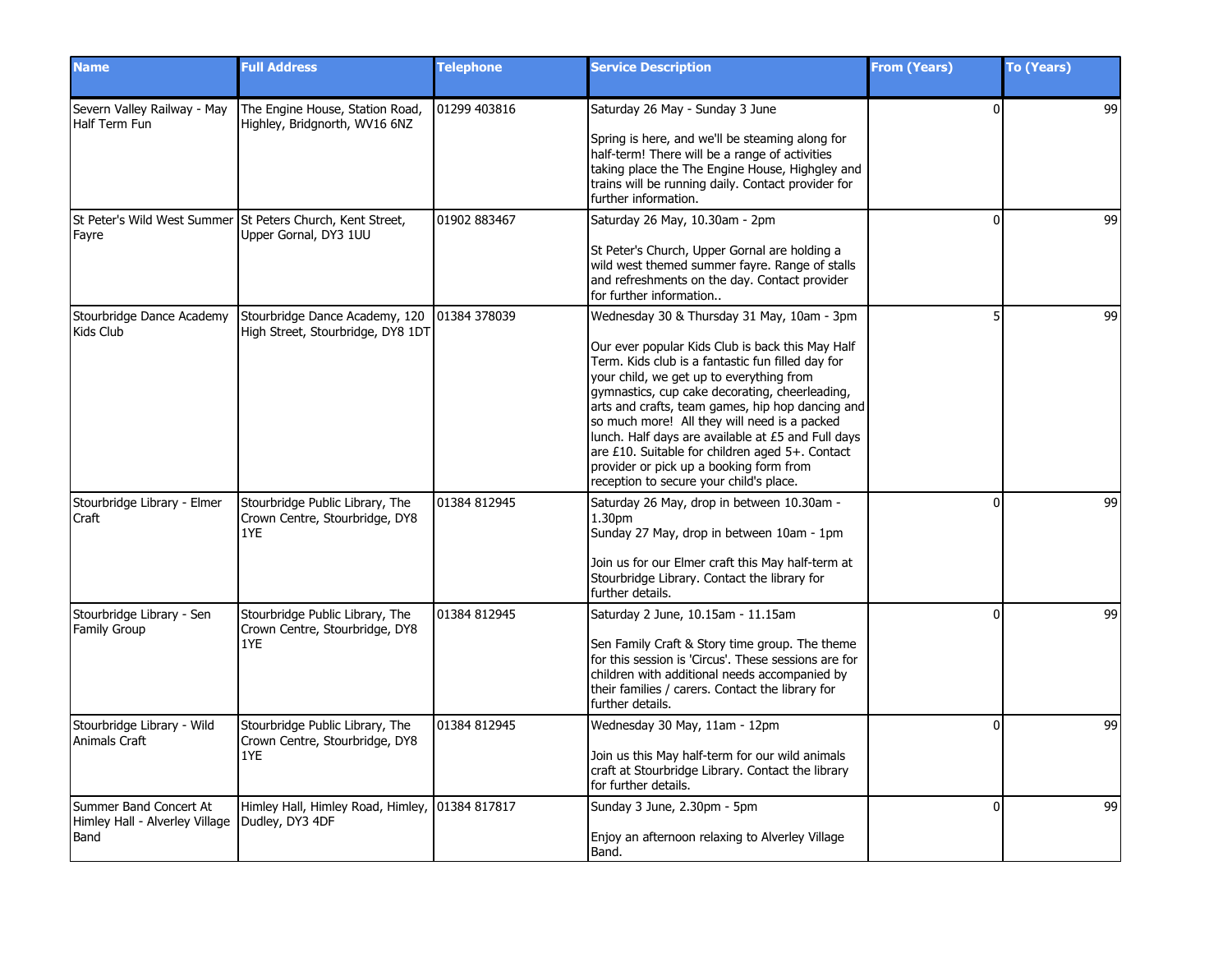| <b>Name</b>                                                              | <b>Full Address</b>                                                         | <b>Telephone</b> | <b>Service Description</b>                                                                                                                                                                                                                                                                                                                                                                                                                                                                                                                                                                                                                                                 | <b>From (Years)</b> | <b>To (Years)</b> |
|--------------------------------------------------------------------------|-----------------------------------------------------------------------------|------------------|----------------------------------------------------------------------------------------------------------------------------------------------------------------------------------------------------------------------------------------------------------------------------------------------------------------------------------------------------------------------------------------------------------------------------------------------------------------------------------------------------------------------------------------------------------------------------------------------------------------------------------------------------------------------------|---------------------|-------------------|
| Swimrite Swimming Club<br>Whit Week Intensive Holiday<br>Courses         | The Crestwood School, Bromley<br>Lane, Kingswinford, DY6 8QG                | 07908 962500     | Monday 28 May - Friday 1 June, 9am - 1pm<br>Intensive courses are a great way to start your<br>child off on their swimming journey or they can<br>offer your child a boost within their term time<br>swimming classes which will allow them to<br>progress faster and become more confident. The<br>course will run the entire week (Mon-Fri) offering<br>all Swimrite graded lessons. By swimming every<br>day this will have a huge impact upon the<br>swimmers water confidence and swimming<br>ability. Sessions will be 1/2 hour long so using the<br>swimmers maximum attention span to the<br>maximum. Contact provider for further details<br>and to book a place. |                     | 99                |
| Tandem Crafts - Story<br>Session - The Stickman By<br>Julia Donaldson    | Studio 7, Red House Glass Cone,<br>Wordsley, DY8 4AZ                        | 07871 515489     | Saturday 26 May, 1pm - 2pm<br>Tandem Crafts will be holding 'The Stickman By<br>Julia Donaldson' Story Book And Craft Session in<br>Studio 7 at Red House Glass Cone. Cost: £6 per<br>child. Booking required. Contact for further<br>details and to book your place.                                                                                                                                                                                                                                                                                                                                                                                                      | ŋ                   | 99                |
| The Albion Foundation -<br>Whitsun Camp 2018 At Lapal Halesowen, B62 0BZ | Lapal Primary School, Priory Road, 0871 271 9840                            |                  | Tuesday 29 May - Friday 1 June, 10am - 3.30pm<br>The Albion Foundation Whitsun Camp at Lapal<br>Primary School. All children must bring suitable<br>clothing, indoor and outdoor footwear, along with<br>food and drinks for each day. The total cost for<br>the camp is £48 for the week or for individual<br>days £15. Contact provider for further<br>information and to book your place.                                                                                                                                                                                                                                                                               |                     | 14                |
| The Albion Foundation -<br>Whitsun Camp 2018 At<br>Redhill               | Redhill School, Junction Road,<br>Stourbridge, DY8 1JX                      | 0871 271 9840    | Tuesday 29 May - Friday 1 June, 10am - 3.30pm<br>The Albion Foundation Whitsun Camp at Redhill<br>School. All children must bring suitable clothing,<br>indoor and outdoor footwear, along with food<br>and drinks for each day. The total cost for the<br>camp is £48 for the week or for individual days<br>£15. Contact provider for further information and<br>to book your place.                                                                                                                                                                                                                                                                                     |                     | 14                |
| The Creation Station - Free<br>Crafts In The Park                        | Mary Stevens Park Healthy Hub,<br>Worcester Street, Stourbridge,<br>DY8 2AB | 01384 848415     | Thursday 31 May, 10.30am - 11.30am<br>Come and join us for some free crafts at the<br>park. We will be based outside the hub building<br>by the playground. No need to book. Donations<br>to the park welcome but not compulsory.                                                                                                                                                                                                                                                                                                                                                                                                                                          | $\Omega$            | 8                 |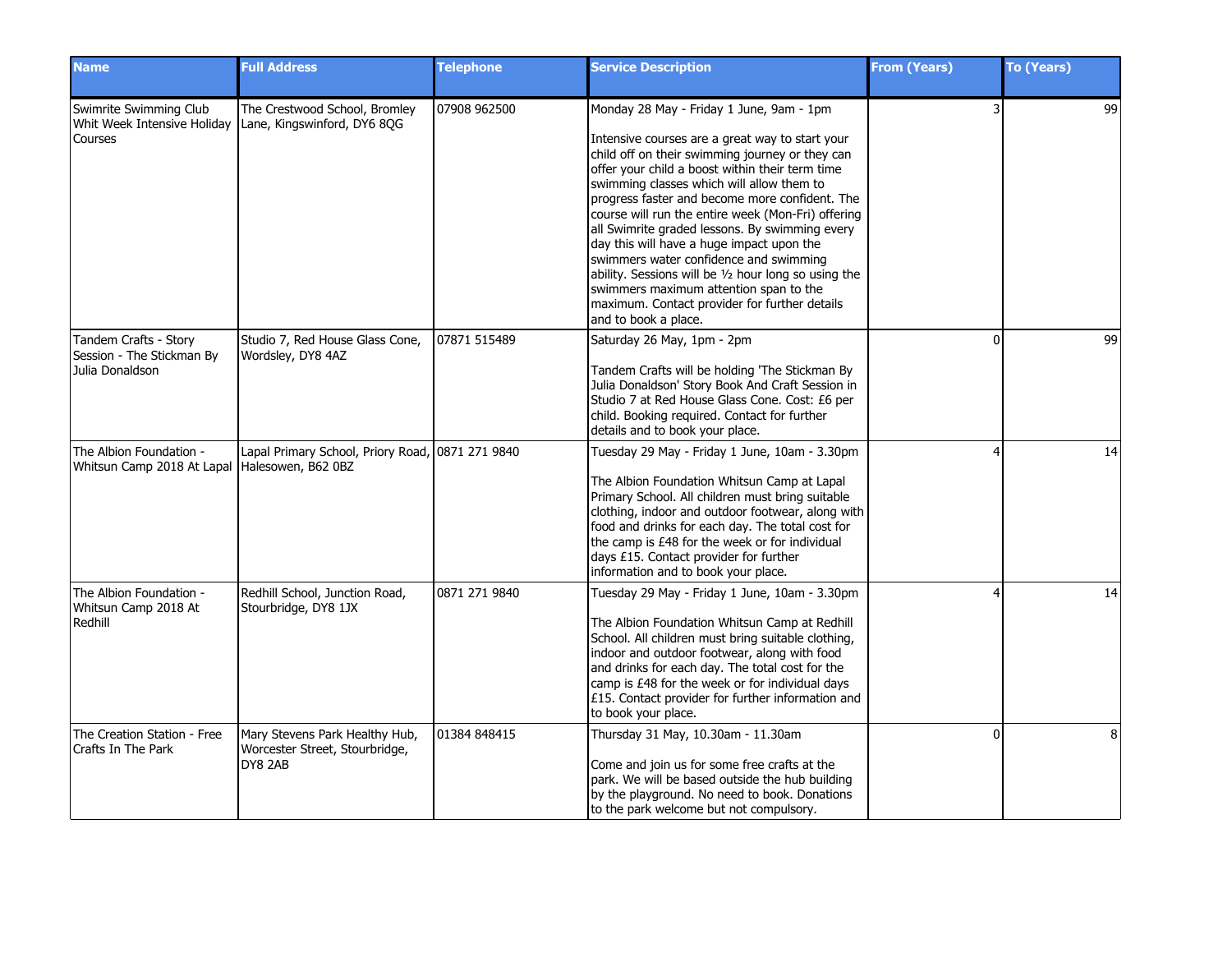| <b>Name</b>                                   | <b>Full Address</b>                                                                                    | <b>Telephone</b> | <b>Service Description</b>                                                                                                                                                                                                                                                                                                                                                                                                                                                                                                                                                                                                                                                           | <b>From (Years)</b> | To (Years) |
|-----------------------------------------------|--------------------------------------------------------------------------------------------------------|------------------|--------------------------------------------------------------------------------------------------------------------------------------------------------------------------------------------------------------------------------------------------------------------------------------------------------------------------------------------------------------------------------------------------------------------------------------------------------------------------------------------------------------------------------------------------------------------------------------------------------------------------------------------------------------------------------------|---------------------|------------|
| <b>Stars Sessions</b>                         | The Fitness Factory - Fitness The Fitness Factory, Units 1-3,<br>Bradley Road, Stourbridge, DY8<br>1UN | 07939 137810     | Friday 1 June, 11am - 1pm<br>Fitness Stars Sessions at The Fitness Factory. A<br>fun filled fitness session for children aged 4 years<br>+. There will be games, dancing, parachute<br>games, kids yoga and much more. Booking and<br>payment required in advance. Call us on 07939<br>137810 or pop in to reception to book Cost: £6<br>per child per session.                                                                                                                                                                                                                                                                                                                      | 4                   | 99         |
| The Owl & The Pussycat                        | The Old Repertory Theatre,<br>Station Street, Ladywood,<br>Birmingham, B5 4DY                          | 0121 359 9444    | Tuesday 29 May. Performances at 11.30am &<br>2.30 <sub>pm</sub><br>Join Owly-cat and fellow family members, Jumblie<br>and Quangle Wangle Quee, in a story inspired by<br>the nonsense world of Edward Lear. The<br>spongetaneous trio travel to the dolomphious<br>land where the bong tree grows, learning all<br>about the creatures who live there and their<br>curious habits. Will this meloobious family return<br>together, will they always be a three? A<br>fizzgiggious show by Full House Theatre all about<br>where, what and who our family really are.<br>Tickets cost £11 (Concession £10). Contact<br>provider for further information and to book your<br>tickets. | $\Omega$            | 99         |
| The Ryemarket - World Cup<br>Fever            | The Ryemarket Shopping Centre, , 01384 378183<br>Stourbridge, DY8 1HJ                                  |                  | Friday 1 June, 11am - 3pm<br>Visit us at Ryemarket this May half term and join<br>in on some World Cup fun! Paint your own<br>ceramic football shaped money box, enter our<br>colouring competition, or even just get your face<br>painted! Don't miss out!                                                                                                                                                                                                                                                                                                                                                                                                                          | $\Omega$            | 99         |
| Unit3sixty Sk8 Park Massive<br>Monday Session | Bays F5 To F6, Block F,<br>Stourbridge, DY8 1JN                                                        | 01384 376728     | Monday 28 May, 10.45am - 12pm<br>Following the success of our Fun Friday Strider<br>balance bike sessions, Unit3sixy are introducing<br>Massive Mondays in the school bank holidays.<br>Our sessions are exclusively for balance bikes and<br>children of all abilities age 5 or younger. FREE<br>equipment hire available on request. Contact<br>provider for further information and to book a<br>place.                                                                                                                                                                                                                                                                           | ŋ                   | 5          |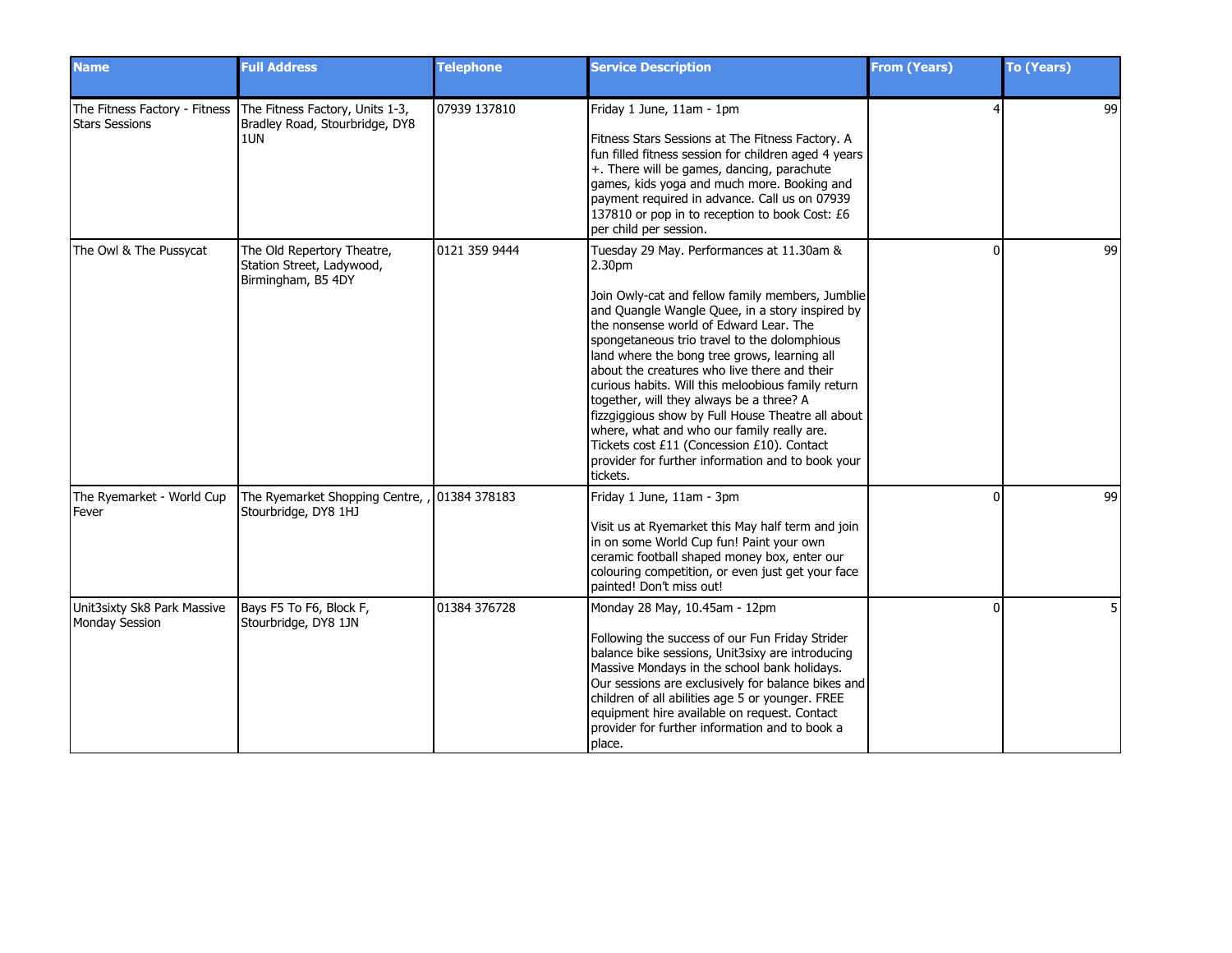| <b>Name</b>                                                      | <b>Full Address</b>                                                                                                 | <b>Telephone</b> | <b>Service Description</b>                                                                                                                                                                                                                                                                                                                                                                                                                                                                                                                                                                                                                               | <b>From (Years)</b> | <b>To (Years)</b> |
|------------------------------------------------------------------|---------------------------------------------------------------------------------------------------------------------|------------------|----------------------------------------------------------------------------------------------------------------------------------------------------------------------------------------------------------------------------------------------------------------------------------------------------------------------------------------------------------------------------------------------------------------------------------------------------------------------------------------------------------------------------------------------------------------------------------------------------------------------------------------------------------|---------------------|-------------------|
| Wall Heath Tennis & Multi-<br>Sport Whitsun Holiday Camp<br>2018 | Wall Heath Tennis Club, Enville<br>Road Playing Fields, Wall Heath,<br>DY6 0JT                                      | 07753 673143     | Tuesday 29, Wednesday 30 & Thursday 31 May<br>Whitsun Tennis and Multi Sport Camps available<br>at Wall Heath Tennis Club. Multi sports include<br>tennis, football, cricket, hockey and basketball.<br>Full day sessions run from 9am - 3pm and half<br>day sessions run from 9am - 12pm. All activities<br>run by Adrian Hyde, qualified P.E. teacher and<br>tennis coach. For further details and costs,<br>contact Adrian by mobile 07753 673143 or email<br>adrianhyde1@virginmedia.com.                                                                                                                                                            |                     | 14                |
| Webbs, West Hagley Half<br>Term Fun Quiz Trail                   | Webbs West Hagley, 155<br>Kidderminster Road South,<br>Hagley, Stourbridge, DY9 0JB                                 | 01562 700 511    | Saturday 26 May - Sunday 3 June, 11am - 4pm<br>Children can follow a fun trail in-store and<br>outside. All correct entries will go into a draw to<br>win a prize. Collect your quiz sheet from in-store<br>at West Hagley to get started!                                                                                                                                                                                                                                                                                                                                                                                                               | ŋ                   | 99                |
| Weoley Castle - Craft<br>Activity: Green Man Collages            | Weoley Castle Grounds, Alwold<br>Road, Weoley, Birmingham, B29<br>5RX                                               | 0121 256 5600    | Friday 1 June, 12pm - 2pm<br>Get creative this half term and head over to<br>Weoley Castle to make green man collages. Join<br>our friendly volunteers to create a collage<br>representing a green man, a face surrounded by<br>or made from leaves and often found on<br>buildings. No need to book, just turn up and take<br>part. Children must be accompanied by an adult.<br>Cost: £2 per child.                                                                                                                                                                                                                                                    | ŋ                   | 99                |
| West Midlands Safari Park -<br>Giraffe Week                      | West Midlands Safari Park,<br>Kidderminster Road, Bewdley,<br><b>DY12 1LF</b>                                       | 01299 402114     | Saturday 26 May - Sunday 3 June<br>Join us when we will be celebrating all things<br>giraffe and raising funds for rhino conservation at<br>the same time! Become a Giraffe Ranger by<br>going on patrol around the Discovery Trail,<br>learning about our giraffe as you go. There will<br>be a prize at the end for those who have proven<br>they have what it takes to be a Giraffe Ranger!<br>Our Craft Club will be open daily from 12pm -<br>3pm, where you have the chance to take part in<br>some giraffe-themed crafts to take home! Listen<br>to our Giraffe Talks, exclusively held this week, at<br>11:30am & 3:30pm at the Encounter Stage. | ŋ                   | 99                |
| Whitsun Lets Get Active<br><b>Activity Centre</b>                | Huntingtree Park Activity Centre,<br>Outdoors - Huntingtree Park   Huntingtree Road, Halesowen,<br><b>I</b> B63 1AU | 01384 814305     | Tuesday 29 May - Saturday 2 June, 2pm - 4pm<br>Free activity sessions at Huntingtree Park during<br>May Half Term. These sessions are run by<br>qualified parks physical activity activators and<br>include free play, multisport, tennis, rounders,<br>basketball & football. There is no need to book<br>just turn up. Equipment is provided, but sensible<br>clothing and footwear must be worn. Please call<br>for further details.                                                                                                                                                                                                                  |                     | 14                |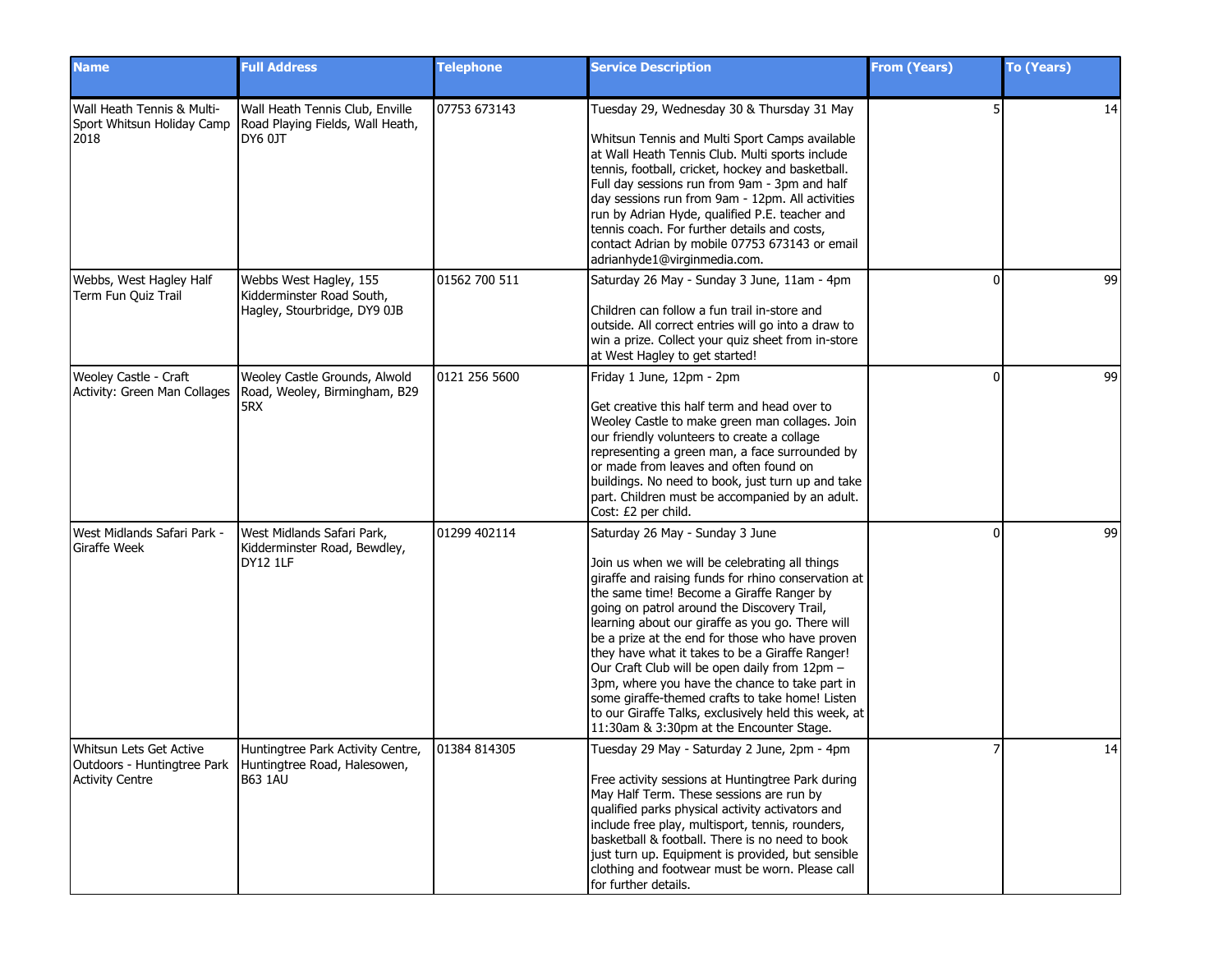| <b>Name</b>                                                                       | <b>Full Address</b>                                                                                                    | <b>Telephone</b> | <b>Service Description</b>                                                                                                                                                                                                                                                                                                                                                                                                                 | <b>From (Years)</b> | <b>To (Years)</b> |
|-----------------------------------------------------------------------------------|------------------------------------------------------------------------------------------------------------------------|------------------|--------------------------------------------------------------------------------------------------------------------------------------------------------------------------------------------------------------------------------------------------------------------------------------------------------------------------------------------------------------------------------------------------------------------------------------------|---------------------|-------------------|
| Whitsun Lets Get Active<br>Outdoors - Mary Stevens<br><b>Park Activity Centre</b> | Mary Stevens Park Activity Centre, 01384 813963<br>Worcester Street, Stourbridge,<br>DY8 2AB                           |                  | Tuesday 29 May - Saturday 2 June, 2pm - 4pm<br>Free activity sessions at Mary Stevens Park<br>during May Half Term. These sessions are run by<br>qualified parks physical activity activators and<br>include free play, multisport, tennis, rounders,<br>basketball & football. There is no need to book<br>just turn up. Equipment is provided, but sensible<br>clothing and footwear must be worn. Please call<br>for further details.   |                     | 14                |
| Whitsun Lets Get Active<br>Outdoors - Netherton Park<br><b>Activity Centre</b>    | Activity Centre And Healthy Hub,<br>Netherton Park, Netherton, DY2<br>9EX                                              | 01384 814307     | Tuesday 29 May - Saturday 2 June, 2pm - 4pm<br>Free activity sessions at Netherton Park during<br>May Half Term. These sessions are run by<br>qualified parks physical activity activators and<br>include free play, multisport, tennis, rounders,<br>basketball & football. There is no need to book<br>just turn up. Equipment is provided, but sensible<br>clothing and footwear must be worn. Please call<br>for further details.      |                     | 14                |
| Whitsun Lets Get Active<br><b>Activity Centre</b>                                 | Silver Jubilee Park Activity Centre,<br>Outdoors - Silver Jubilee Park Birmingham New Road, Dudley,<br><b>WV14 9SZ</b> | 01384 813747     | Tuesday 29 May - Saturday 2 June, 2pm - 4pm<br>Free activity sessions at Silver Jubilee Park during<br>May Half Term. These sessions are run by<br>qualified parks physical activity activators and<br>include free play, multisport, tennis, rounders,<br>basketball & football. There is no need to book<br>just turn up. Equipment is provided, but sensible<br>clothing and footwear must be worn. Please call<br>for further details. |                     | 14                |
| Wordsley Library - Make An<br>Elmer Mosiac                                        | Wordsley Public Library, Wordsley 01384 812765<br>Green, Wordsley, Stourbridge,<br>DY8 5BN                             |                  | Wednesday 30 May, All day drop in<br>Join us for our May half-term activity to make an<br>Elmer mosiac at Wordsley Library. Contact the<br>library for further details.                                                                                                                                                                                                                                                                    | $\Omega$            | 99                |
| Your Sport Whitsun Football<br>Camp At St Joseph's Rc,<br>Stourbridge             | St Josephs Rc Primary School, Lea 07984 414553<br>Vale Road, Norton, Stourbridge,<br>DY8 2DT                           |                  | Tuesday 29 May - Friday 1 June, 8.45am -<br>2.15pm<br>Your Sport would like to invite you to Easter<br>football Camp where your child will be given the<br>opportunity to meet lots of new friends and have<br>bags of fun! Cost: £15 per day. Contact provider<br>for further details and to book a place.                                                                                                                                |                     | 12                |